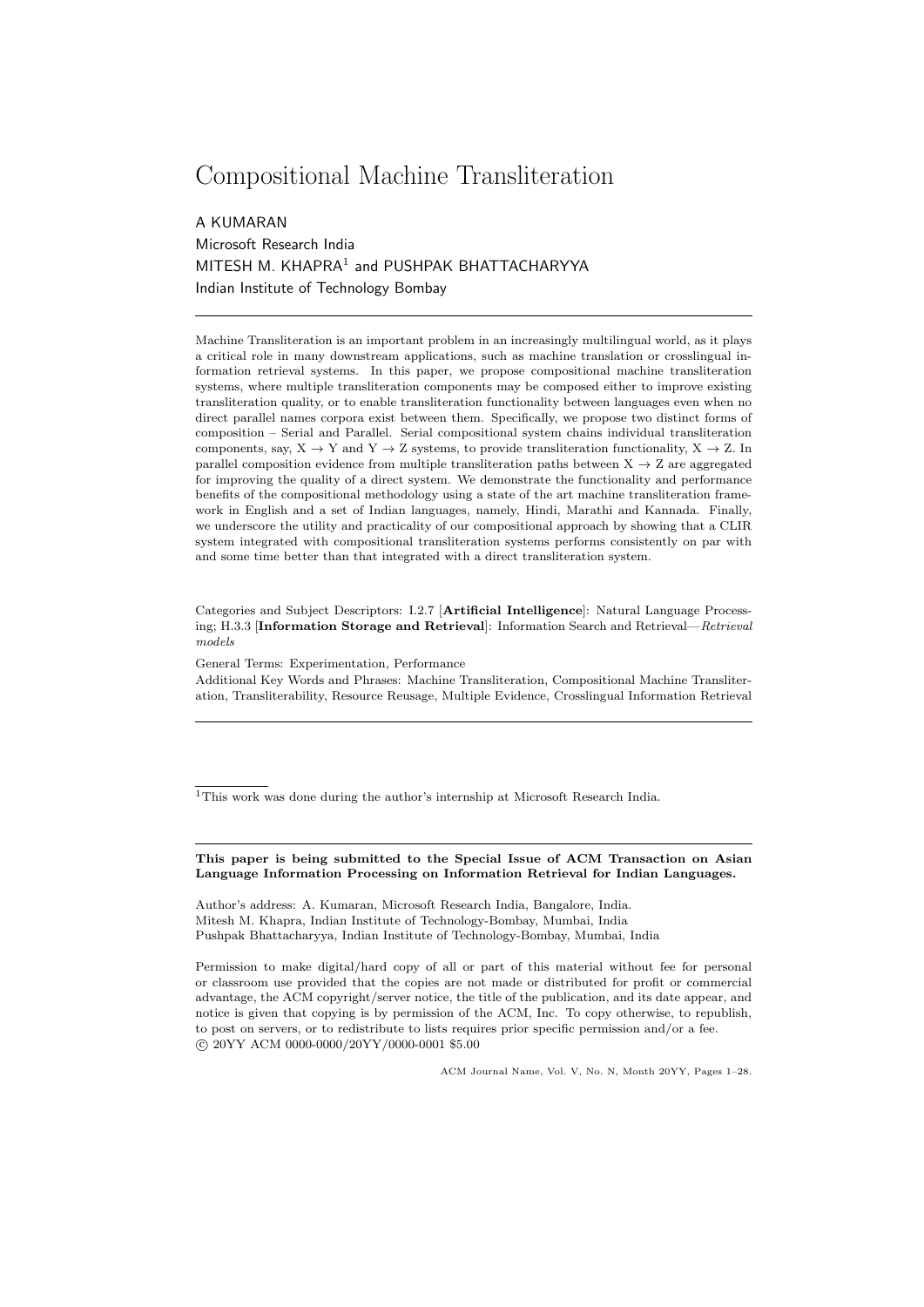## 1. INTRODUCTION

Machine Transliteration is an important problem in an increasingly multilingual world, for its critical role in many downstream application systems, such as Machine Translation (MT) and Crosslingual Information Retrieval (CLIR) systems. Proper names form an open set in any language, and they are shown to grow with the size of the corpora<sup>2</sup>. Names form a significant fraction of the user query terms, and handling them correctly correlates highly with the retrieval performance of the IR engine [Mandl and Womser-Hacker 2004]. In standard crosslingual evaluation datasets names are very prominent<sup>3</sup> and they affect the retrieval quality significantly[Mandl and Womser-Hacker 2005; Xu and Weischedel 2005; Udupa et al. 2009]. More importantly, the standard resources (such as, bilingual dictionaries) do not include name transliterations except for a small set of popular names, and keeping them updated continually is, in general, not an economically viable option. The statistical dictionaries, on the other hand, may not contain the transliterations as names are not frequent enough to provide sufficient statistical evidence during alignment<sup>4</sup>. Hence, the transliteration systems to rewrite the names in the target language are critically important in crosslingual scenarios. The importance of the transliteration problem is recognized well by the research community over the last couple of decades as evidenced by the increasing prominence for this topic in the research scope and publications of many Machine Translation, Information Retrieval, Natural Language Processing and Computational Linguistics conferences. The standard pair-wise transliteration systems are thoroughly researched and the approaches and performances are well published in research literature.

In this paper, we introduce the concept of Compositional Transliteration Systems as a composition of multiple transliteration systems to achieve transliteration functionality or to enhance the transliteration quality between a given pair of languages. We propose two distinct forms of composition – *serial* and *parallel*. In serial compositional systems, the transliteration systems are combined serially; that is, transliteration functionality between two languages X & Z may be created by combining transliteration engine  $X \to Y$  and  $Y \to Z$ . Such compositions may be useful for situations where no parallel data exists between two languages  $X \& Z$ , but sufficient parallel names data may exist between X & Y, and Y & Z. Such partial availability of pair-wise data is common in many situations, where one central language dominates many languages of a country or a region. For example, there are 22 constitutionally recognized languages in India, but it is more likely that parallel names data might exist between Hindi and a foreign language, say, Russian, than between any other Indian language and Russian. In such situations, a transliteration system between Kannada, an Indian language, and Russian may be created by composing two transliteration modules, one between Kannada and Hindi, and the

<sup>2</sup>New names are introduced to the vocabulary of a language every day. On an average, 260 and 452 new names appeared on a daily basis in the XIE and AFE segments of the LDC English Gigaword corpora, respectively.

 $3$ Our own study of the topics from the 2004-07 CLEF [CLEF 2007] campaign revealed that 60% of the topics had at least one named entity, 39% had two or more, and 18% had three or more. <sup>4</sup>Our analysis of *The Indian Express* news corpus over two years indicated that nearly 80% of the

names occur less than 5 times in the entire corpus.

ACM Journal Name, Vol. V, No. N, Month 20YY.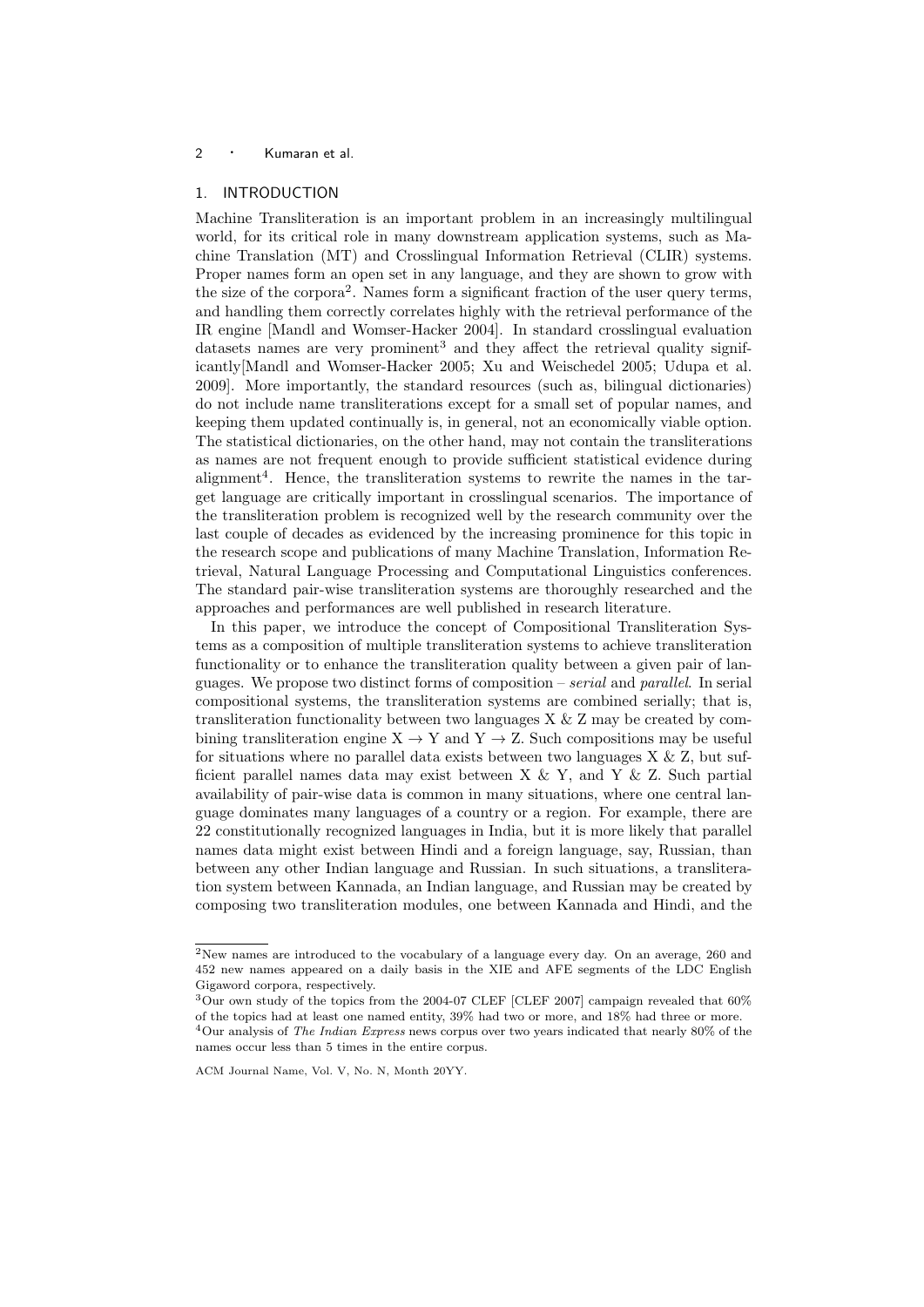other between Hindi and Russian. Such compositions, if successful quality-wise, may alleviate the need for developing and maintaining parallel names corpora between many language pairs, and leverage the existing resources whenever possible, indicating a less resource intensive approach to develop transliteration functionality among a group of languages.

In parallel compositional systems, we explore combining transliteration evidence from multiple transliteration paths in parallel, in order to develop a good quality transliteration system between a pair of languages. While it is generally accepted that the transliteration quality of data-driven approaches grows with more data, typically the quality plateaus accruing only marginal benefit after certain size of the training corpora. In parallel compositional systems, we explore if transliteration quality between  $X \& Z$  could be improved by leveraging evidences from multiple transliteration paths between  $X \& Z$ . Such systems could be very useful when data is available between many different pairs among a set of n languages. Again, such situations naturally exist in many multicultural and multilingual societies, such as, India and the European Union. For example, parallel names data exists between many language pairs of the Indian subcontinent as most states enforce a 3-language policy, where all government records, such as census data, telephone directories, railway database, *etc.*, exist in English, Hindi and one of the regional languages. Similarly, many countries publish their parliamentary proceedings in multiple languages as mandated by legislative processes.

In our research we explore compositional transliteration functionality among a group of languages, and in this paper, our specific contributions are:

- (1) Proposing the idea of compositionality of transliteration functionality, in two different methodologies: *serial and parallel*.
- (2) Composing serially two transliteration systems namely,  $X \rightarrow Y$  and  $Y \rightarrow Z$  to provide a practical transliteration functionality between two languages X & Z with no direct parallel data between them.
- (3) Improving the quality of an existing  $X \rightarrow Z$  transliteration system through a parallel compositional methodology.
- (4) Finally, demonstrating the effectiveness of different compositional transliteration systems – both serial and parallel – in an important downstream application domain of Crosslingual Information Retrieval.

We conduct a full set of experiments with a group of 4 languages of the Indian sub-continent, specifically, English, Hindi, Kannada and Marathi, between which parallel names corpora are available. We believe that such compositional transliteration functionality may be useful for many regions of the world, where common information access is necessary for political, social, cultural or economic reasons.

## 1.1 Related work

Current models for transliteration can be classified as grapheme-based, phonemebased and hybrid models. Grapheme-based models, such as, Source Channel Model [Lee and Choi 1998], Maximum Entropy Model [Goto et al. 2003], Conditional Random Fields [Veeravalli et al. 2008] and Decision Trees [Kang and Choi 2000] treat transliteration as an orthographic process and try to map the source language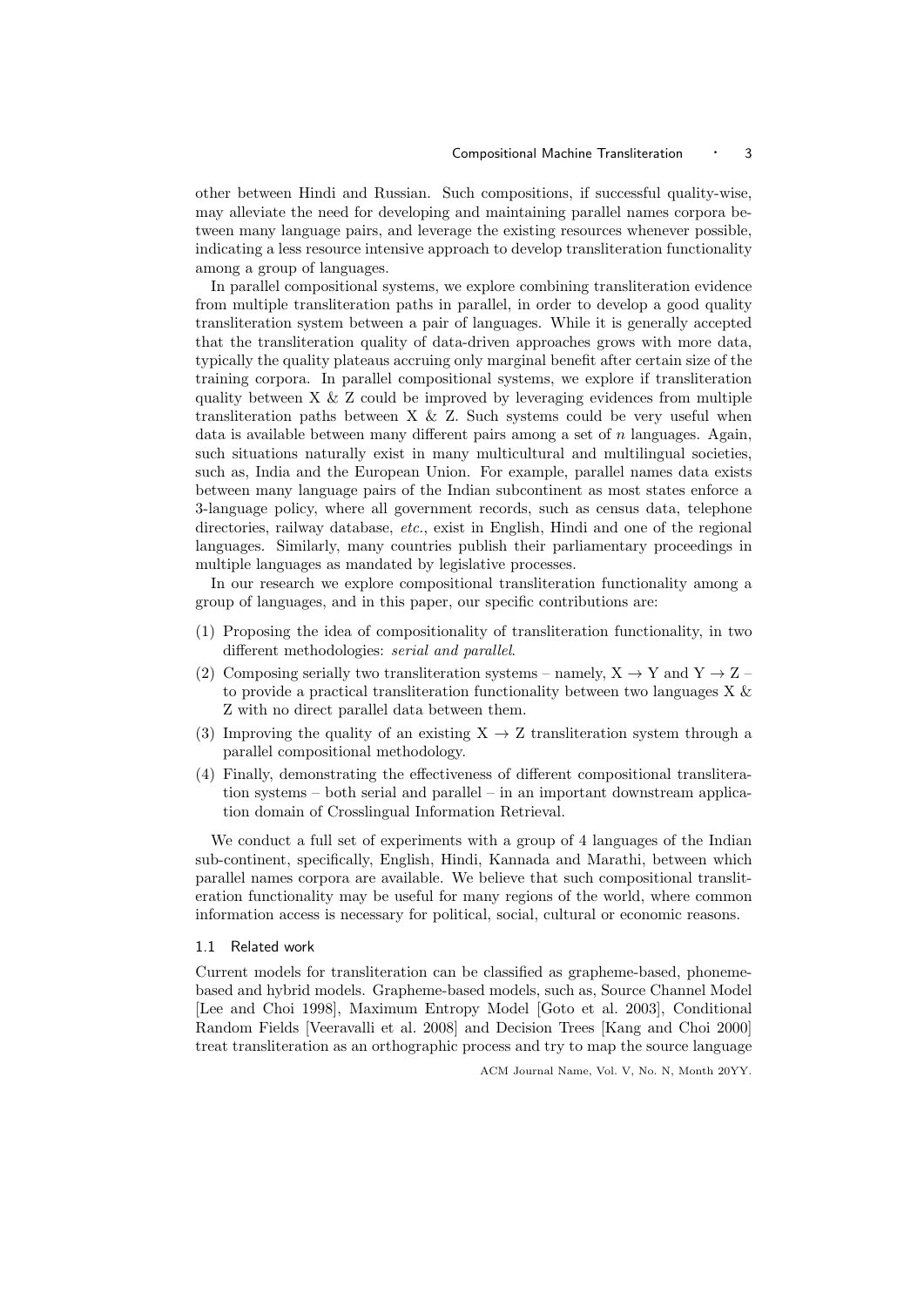graphemes directly to the target language graphemes. Phoneme based models, such as, the ones based on Weighted Finite State Transducers [Knight and Graehl 1997] and extended Markov window [Jung et al. 2000] treat transliteration as a phonetic process rather than an orthographic process. Under such frameworks, transliteration is treated as a conversion from source grapheme to source phoneme followed by a conversion from source phoneme to target grapheme. Hybrid models either use a combination of a grapheme based model and a phoneme based model [Stalls and Knight 1998] or capture the correspondence between source graphemes and source phonemes to produce target language graphemes [Oh and Choi 2002].

Even though a wide range of algorithms have been developed for a variety of languages, there existed no consistent way of comparing these algorithms as the results were mostly reported on different datasets using different metrics. In this context, the shared task on Machine Transliteration in the recently concluded NEWS 2009 workshop [Li et al. 2009] was a successful attempt at calibrating different machine transliteration systems using common datasets and common metrics for a variety of language pairs. A study of various systems submitted to the workshop shows that grapheme based approaches performs better than or at par with phoneme based approaches, while requiring no specialized linguistic resources. In fact some of the best performing systems in the workshop were primarily grapheme based systems [Jiampojamarn et al. 2009; Jansche and Sproat 2009; Oh et al. 2009]. Further, combining any of the grapheme based engines with pre-processing modules like word-origin detection were shown to enhance the performance of the system [Oh and Choi 2002]. While previous research addressed combining evidence from multiple systems [Oh et al. 2009], to the best of our knowledge, ours is the first attempt at combining transliteration evidence from multiple languages.

However, a significant shortcoming of all the previous works was that none of them addressed the issue of performing transliteration in a resource scarce scenario, as there was an implicit assumption of availability of data between a pair of languages. In particular, we address a methodology to develop transliteration functionality between a pair of languages when no direct data exists between them. Some work on similar lines has been done in Machine Translation [Wu and Wang 2007] wherein an intermediate bridge language (say, Y) is used to fill the data void that exists between a given language pair (say, X and Z). In fact, recently it has been shown that the accuracy of a  $X \rightarrow Z$  Machine Translation system can be improved by using additional  $X \to Y$  data provided Z and Y share some common vocabulary and cognates [Nakov and Ng 2009]. Similar work has also been done for transitive CLIR [Lehtokangas et al. 2008; Ballesteros 2000] where it was shown that employing a third language as an interlingua between the source and target languages, is a viable means of performing CLR between languages for which no bilingual dictionary is available. Specifically, Lehtokangas et al. [2008] automatically translated source language queries into a target language using an intermediate (or pivot) language and showed that such transitive translations were able to achieve 85-93% of the direct translation performance. Similarly, Gollins and Sanderson [Gollins and Sanderson 2001] proposed an approach called *triangulated transitive translation* which assumed the presence of two pivot languages for transitive CLIR. They showed that taking an intersection of the translations produced through two pivot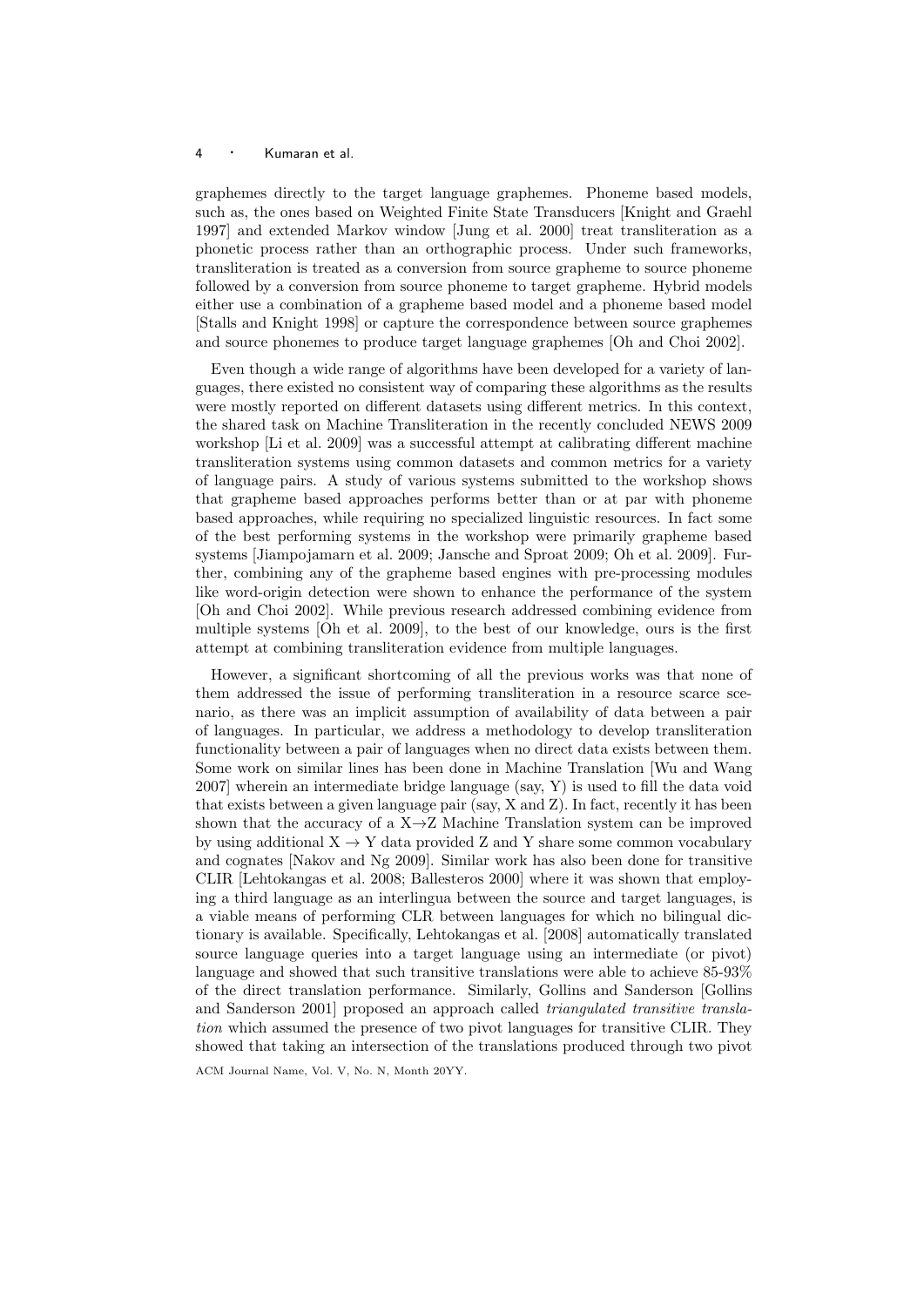| Language Code |
|---------------|
|               |
|               |
|               |
|               |
|               |
|               |
|               |

Table I. Language codes used for representing different languages

languages can help to eliminate the noise introduced by each pivot language independently. The serial compositional approach described in this paper can be seen as an application of the transitive CLIR idea to the domain of machine transliteration. Similarly, the parallel compositional approach can be seen as a means of eliminating noise by taking multiple transliteration paths (as in the case of the *triangulated transitive translation* approach [Gollins and Sanderson 2001])

#### 1.2 Organization

This paper is organized in the following manner. This section introduces the concept of compositional transliteration. This section also outlines the state of the art in transliteration systems research, and related work in machine translation scenarios. Section 2 outlines a language-independent orthography-based state of the art transliteration system that is used for all our experiments subsequently in this paper. Section 3 defines a measure that correlates well with the ease of transliteration between a given pair of languages. Section 4 introduces serial composition of transliteration systems and shows how a practical transliteration functionality may be developed between two languages. Section 5 introduces parallel composition of transliteration systems for combining evidence from multiple transliteration paths to improve the quality of the transliteration between a given pair of languages. Section 6 demonstrate effectiveness of such compositional systems in a typical usage scenario – Crosslingual Information Retrieval. Finally, Section 7 concludes the paper, outlining our future work.

## 1.3 Notation Used

Throughout the paper, we represent each language by its language code as described in Table I, and use the following convention to refer to a specific language or a transliteration system between a pair of languages:  $L_1-L_2$  means a system for transliterating words from language  $L_1$  to language  $L_2$ . For example, by  $En-Hi$  we mean a transliteration system from English to Hindi.

#### 2. A GENERIC TRANSLITERATION SYSTEM

In this section, we outline the development of a language-neutral transliteration system that is to be used for all subsequent transliteration experiments.

#### 2.1 A Generic Transliteration Engine between English and Indian Languages

First we set out to design a generic transliteration engine, so as to have a common system that can be used for establishing the baseline performance and the relative performance of various compositional transliteration alternatives. In addition we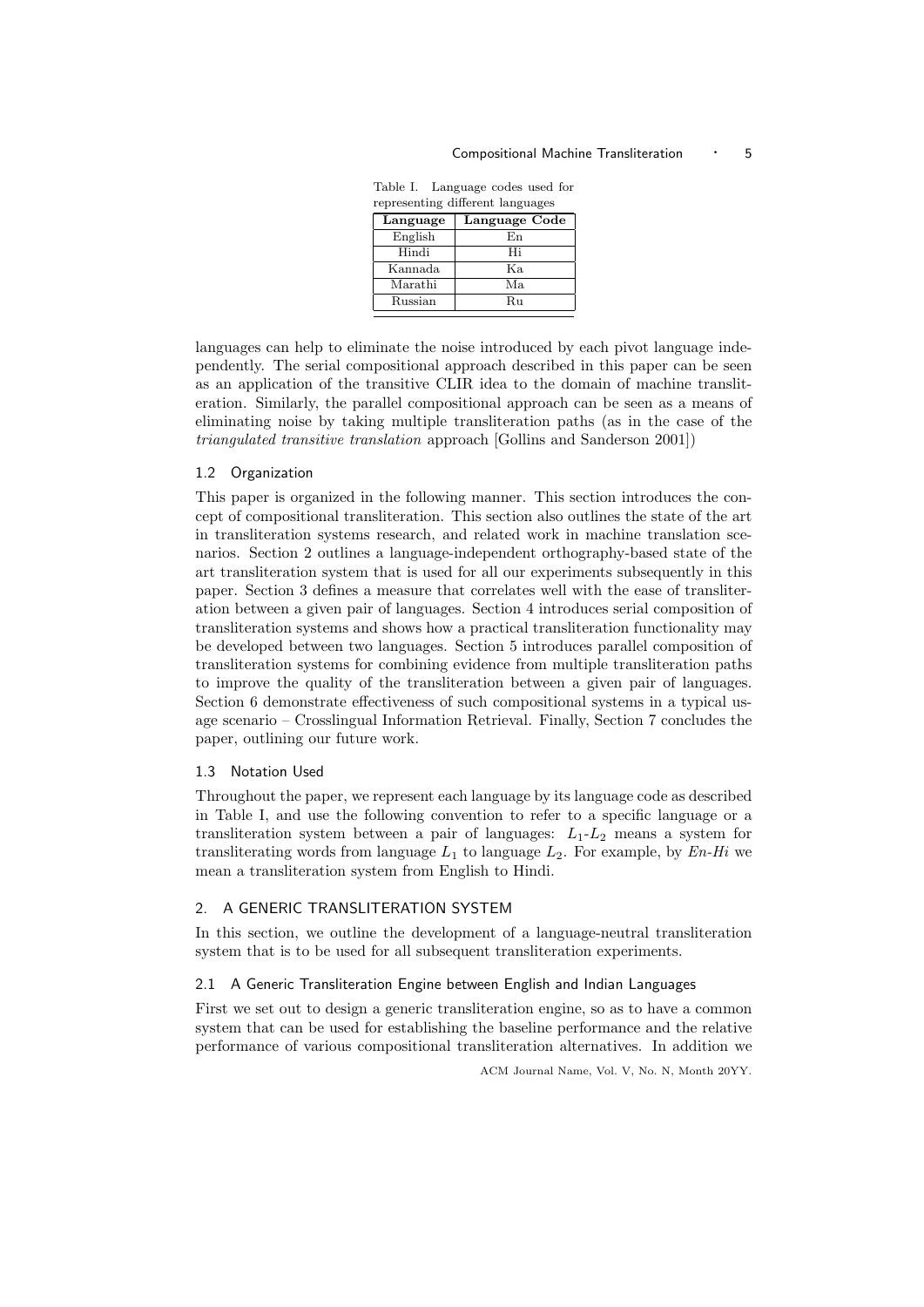

Fig. 1. Transliteration Engine Design

imposed a quality requirement that such a system work well across a wide variety of language pairs.

Systematic analysis of the various systems that participated in the NEWS 2009 shared task revealed that while the systems using phonetic information require additional linguistic resources, they perform only marginally better than purely orthographic systems. Further, amongst various machine learning techniques used for transliteration (using orthography or phonology), Conditional Random Fields based approach was the most popular among those participants in the first quartile. Hence, we decided to adopt a Conditional Random Fields based approach using purely orthographic features. In addition, since the Indian languages share many characteristics among them, such as distinct orthographic representation for different variations – aspirated or unaspirated, voiced or voiceless, etc. – of many consonants, we introduced a word origin detection module to identify specifically Indian origin names. Use of such classifier allowed us to train a specific CRF based transliteration engine for Indian origin names, and thus scoring a better quality transliteration. All other names are transliterated through an engine that is trained on non-Indian origin names.

We developed a generic Conditional Random Fields based transliteration engine, with a name origin detection module as a pre-processor (see Figure 1). The details of the subsystems are provided below.

2.1.1 *CRF-based Model for Transliteration.* Conditional Random Fields [Lafferty et al. 2001] are undirected graphical models used for labeling sequential data. Under this model, the conditional probability distribution of the target word given the source word is given by,

$$
P(Y|X; \lambda) = \frac{1}{Z(X)} \cdot e^{\sum_{t=1}^{T} \sum_{k=1}^{K} \lambda_k f_k(Y_{t-1}, Y_t, X, t)}
$$
(1)

where,

 $X = source word$  $Y = target word$  $T = length of source word$  $K = number of features$  $\lambda_k = feature \ weight$  $Z(X) = normalization constant$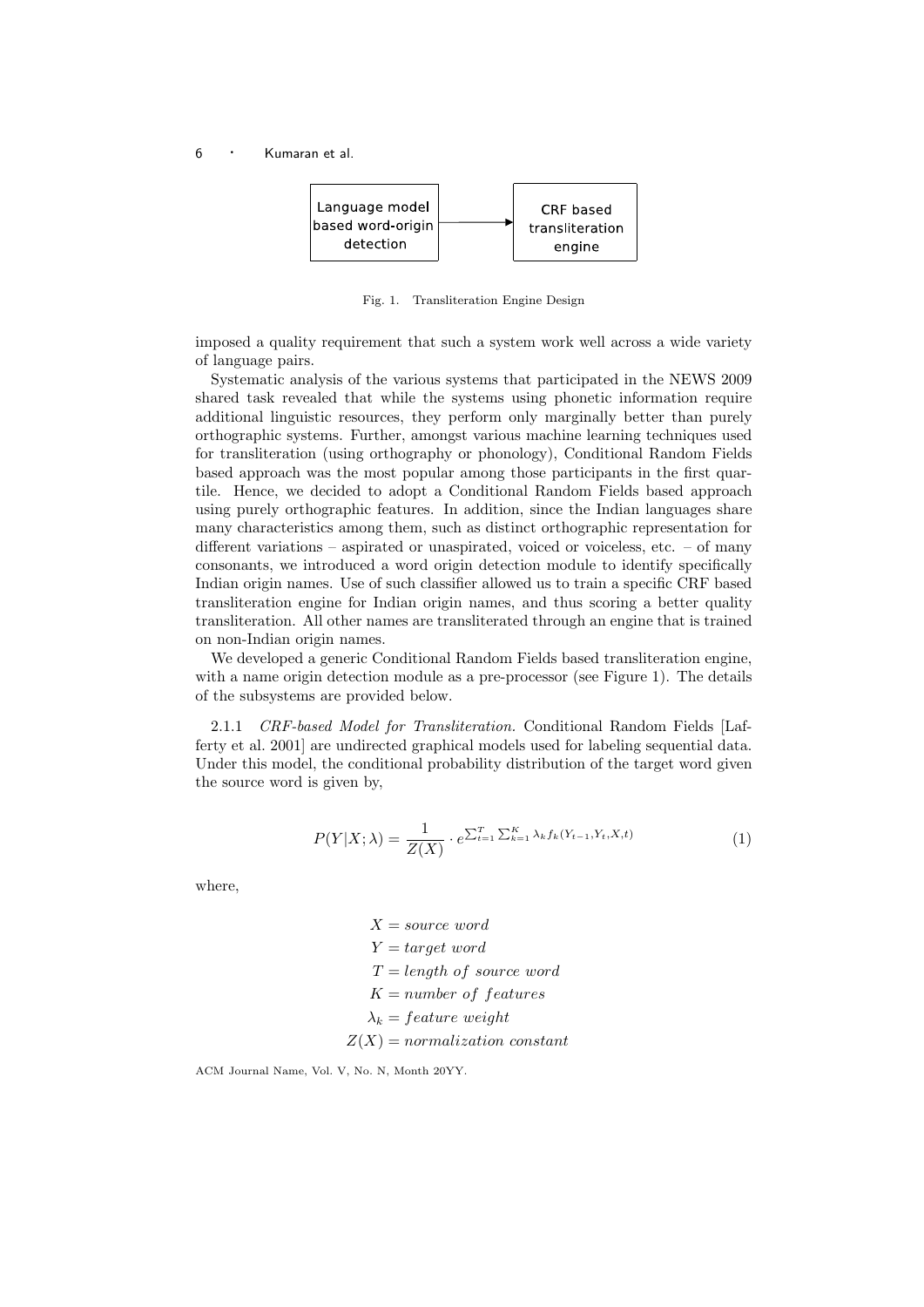$CRF++<sup>5</sup>$ , an open source implementation of CRF was used for training and further transliterating the names.  $GIZA++^6$  [Och and Ney 2003], a freely available implementation of the IBM alignment models [Brown et al. 1993] was used to get character level alignments for the name pairs in the parallel names training corpora. Under this alignment, each character in the source word is aligned to zero or more characters in the corresponding target word. The following features are then generated using this character-aligned data (here  $e_i$  and  $h_i$  form the *i*-th aligned pair of characters form the source word and target word respectively):

- — $h_i$  and  $e_j$  such that  $i 2 \leq j \leq i + 2$
- —h<sub>i</sub> and source character bigrams ( $\{e_{i-1}, e_i\}$  or  $\{e_i, e_{i+1}\}\$ )
- $-h_i$  and source character trigrams (  $\{e_{i-2}, e_{i-1}, e_i\}$  or  $\{e_{i-1}, e_i, e_{i+1}\}$  or  $\{e_i, e_{i+1}, \}$  $e_{i+2}\})$
- — $h_i$ ,  $h_{i-1}$  and  $e_j$  such that  $i-2 \leq j \leq i+2$
- $-h_i$ ,  $h_{i-1}$  and source character bigrams
- $-h_i$ ,  $h_{i-1}$  and source character trigrams

The CRF model lends itself for fine-tuning to achieve optimal performance by experimenting with various configurations and yet applicable for a wide variety of language pairs. Further, this model may be trained only based on a training set of name pairs from the respective languages, without relying on any special linguistic tools or resources. While our experiments and analyses are confined to English and a set of Indian languages, it would be interesting to explore how it may scale for handling ideographic languages (such as, Chinese) or Semitic languages (such as, Arabic and Hebrew).

2.1.2 *Word Origin Detection.* Word origin detection is important for transliteration between English and Indian languages, specifically due to the difference in phonology between English and languages in the Indian subcontinent. While this is true in most transliteration systems, they play a crucial role in Indic names, as many variations for consonants typically exist in Indic language phonology.

To emphasize the importance of Word Origin Detection we consider the example of letter d. When d appears in a name of Western origin (e.g. Daniel, Hudson, Alfred) and is not followed by the letter h, it invariably gets transliterated as Hindi letter X, whereas, if it appears in a name of Indic origin (e.g. Devendra, Indore, Jharkhand) then it is equally likely to be transliterated as  $\bar{\tau}$  or  $\bar{\tau}$ . This shows that the decision is influenced by the origin of the word. Since the datasets (namely, Hindi, Kannada, Russian and Tamil) for the NEWS 2009 shared task consisted of a mix of Indic and Western names, it made sense to train separate models for words of Indic origin and words of Western origin.

For word origin detection, the words in the training data needed to be separated based on their origin. We first manually classified a random subset of the training set into of Indic origin names and Others. Two n-gram language models were built, for each of the already classified names of Indic origin and another for others. Each of the remaining names in the training corpora were split into a sequence of

 ${\rm ^5http://crfpp.sourcefore.net/}$ 

 $6$ http://sourceforge.net/projects/giza/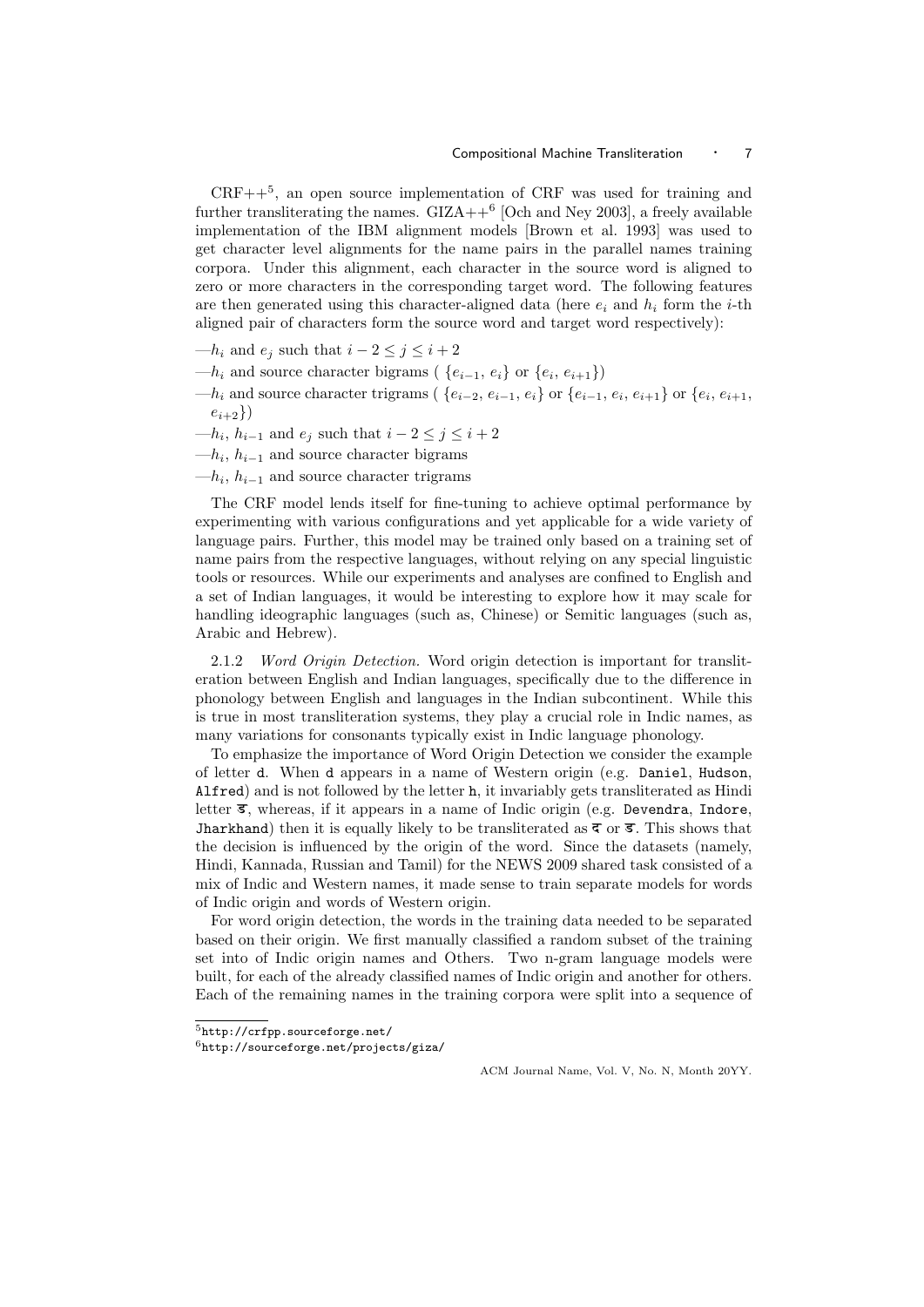characters and the probability of such sequences using the two language models were constructed. Based on the computed probability, we classify all the name pairs in the training set as Indic names or others.

## 2.2 NEWS 2009 Transliteration Shared Task: Data & Systems

In the transliteration shared task conducted as a part of the ACL NEWS 2009 workshop [Li et al. 2009], 28 academic and industry groups from around the world participated in 8 diverse language pairs. The shared task published between 6K and 30K name pairs in various languages as training corpus, and the performances of systems on a common test corpora of about 1000 names in each language pair were published, highlighting the effect of various transliteration approaches on quality in different language pairs. For all our experiments in this section, we used only the training data published by the NEWS 2009 workshop (namely, approximately 6K name pairs in En-Ru, 8K name pairs in each of En-Ta and En-Ka, and 10K name pairs in En-Hi), and the test data for producing our results.

For word origin detection, 3K names were randomly chosen from the training corpus, and were manually annotated as Indian or Other. These 3K names were then divided into 4 non-overlapping folds. A 4-fold validation was performed using this data. In each case, we used 3 folds (*i.e.*, 2250 names) as training data for deriving language models and the remaining 4-th fold as test data. The average accuracy over the 4 folds was 97% *i.e.*, the test words were classified into Indic and Other origin names with an accuracy of approximately 97% . The above classifier was then again trained using the entire 3K names and was then applied on the entire data to yield reasonably well classified data that is used for training two distinct CRF-based modules for transliterating Indic and other names.

## 2.3 Transliteration Quality and Comparison with NEWS 2009 Participants

In this section we compare our experimental results on 4 language pairs (specifically, En-Hi, En-Ka, En-Ta and En-Ru) with that of the participating systems of the NEWS 2009 transliteration task. We used only the same training and test data that were released for NEWS 2009 Machine Transliteration Shared Task [Li et al. 2009], and hence the output were for *standard runs*, in NEWS 2009 parlance (that is, no extra data other than what was released for NEWS 2009 shared task, or no other linguistic tools or resources, were used). The top-10 transliteration candidates for each word were generated, and evaluated. The performance of our system is shown with the 3 standard measures as defined in [Li et al. 2009]: Specifically, the Word Accuracy in Top-1 (ACC-1), Fuzziness in Top-1 (F-score) and Mean Reciprocal Rank (MRR). As can be seen in Table II, our system was comparable to the best of the systems in the NEWS shared task, and would have been in the top quarter, in terms of ranking. We also want to highlight that the best system in NEWS 2009 [Jiampojamarn et al. 2009] used an online discriminative training sequence prediction algorithm using many-to-many alignments between the target and source. The Margin Infused Relaxed Algorithm (MIRA) [Crammer and Singer 2001] was used for learning the weights of the discriminative model. The second best system [Oh et al. 2009] in NEWS 2009 used a multi-engine approach wherein the outputs of multiple engines (Maximum Entropy Model, Conditional Random Fields and MIRA) were combined using different re-ranking functions.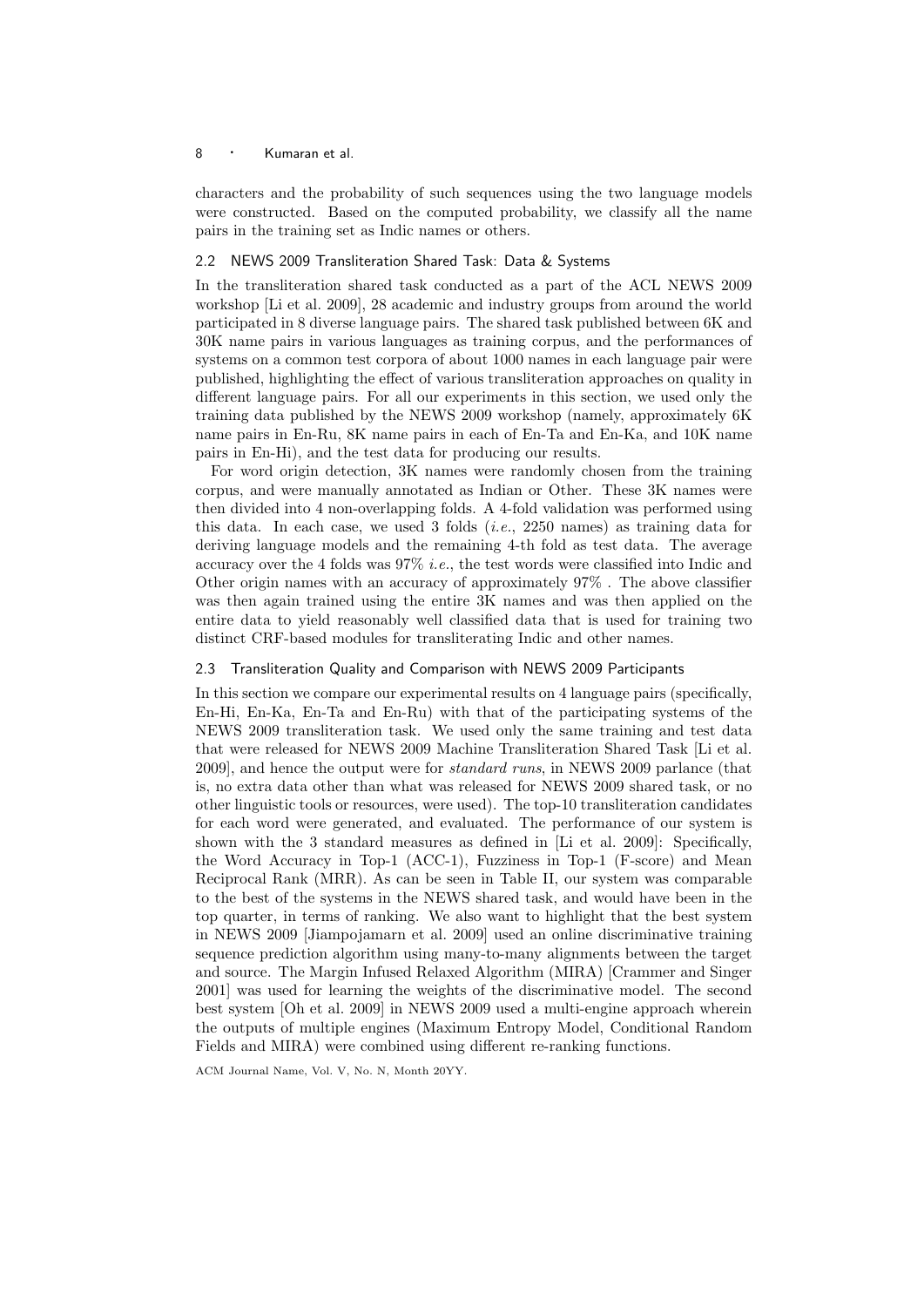#### Compositional Machine Transliteration • 9

| Language<br>Pair | Our system |                | Best system in NEWS 2009 |         | Rank<br>of.<br>sys-<br>our<br>tem<br>in<br><b>NEWS</b><br>2009 |                      |      |
|------------------|------------|----------------|--------------------------|---------|----------------------------------------------------------------|----------------------|------|
|                  | $ACC-1$    | <b>F-score</b> | MRR                      | $ACC-1$ | <b>F-score</b>                                                 | $\operatorname{MRR}$ |      |
| $En-Ru$          | 0.604      | 0.927          | 0.693                    | 0.613   | 0.928                                                          | 0.696                | 3/13 |
| En-Hi            | 0.417      | 0.877          | 0.546                    | 0.498   | 0.890                                                          | 0.603                | 7/21 |
| $En$ -Ta         | 0.420      | 0.898          | 0.549                    | 0.474   | 0.910                                                          | 0.608                | 4/14 |
| En-Ka            | 0.354      | 0.869          | 0.476                    | 0.398   | 0.880                                                          | 0.526                | 5/14 |

Table II. Comparison of our System with the Best Systems of NEWS 2009



Fig. 2. The closeness of languages and transliterability

## 3. TRANSLITERABILITY AND TRANSLITERATION PERFORMANCE

In this section, we explore quantification of the ease of transliteration between a given language pair and using such knowledge for appropriate selection of language pairs for the composition of transliteration functionalities, and the selection of appropriate intermediate language for composition.

## 3.1 Language, Phonology, Orthography and Ease of Transliteration

In general, transliteration between a pair of languages is a non-trivial task, as the phonemic set of the two languages are rarely the same, and the mapping between phonemes and graphemes in respective languages are rarely one-to-one. However, many languages share a largely overlapping phoneme set (perhaps due to the geographic proximity or due to common evolution), and share many orthographic and/or phonological phenomenon. On one extreme, specific languages pairs have near-equal phonemes and an almost one-to-one mapping between their character sets, such as Hindi and Urdu [Malik et al. 2008], two languages from Indian subcontinent. Other language pairs, share similar, but unequal phoneme sets, but similar orthography possibly due to common evolution, such as Hindi and Kannada, two languages from the Indian sub-continent, with many phonological features borrowed from Sanskrit. This suggests that if we were to arrange language pairs on an axis according to the ease of transliterability between them then we would get a spectrum as shown in Figure 2. At one end of the spectrum would be language-pairs like Hindi-Urdu, and at the other end would be a hypothetical pair of languages where every character of one could map to every character of the other, with most language pairs somewhere in between the two extremes.

Below, we formulate a measure for transliterability that could correlate well with the transliteration performance of a generic system for a given language pair, which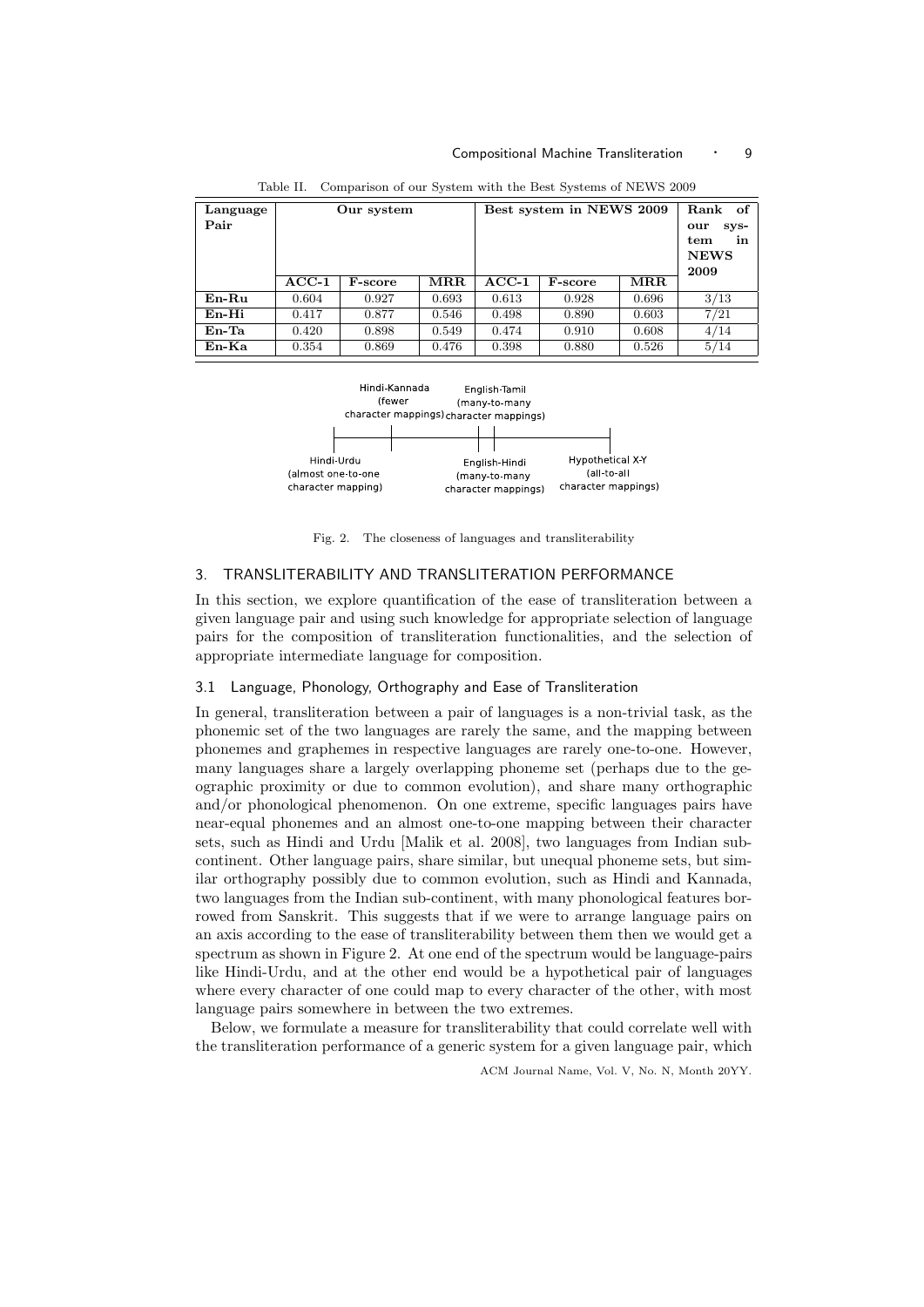in some sense would capture the ease of transliterability between them. First, we enumerate desirable qualities for such a measure:

- (1) Rely purely on orthographic features of the languages only (and hence, easily calculated based on parallel names corpora)
- (2) Capture and weigh the inherent ambiguity in transliteration at the character level. (*i.e.*, the average number of target – or source – characters that each source – or target – character can map to)
- (3) Weigh the ambiguous transitions for a given character, according to the transition frequencies. Perhaps highly ambiguous mappings occur only rarely.

Based on the above, we propose a orthography based *Transliterability* measure that we call Weighted AVerage Entropy  $(WAVE)$ , as given in Equation 2. Note that  $WAVE$  will depend upon the *n*-gram that is being used as the unit of source and target language names, specifically, unigram, bigram or trigrams. Hence, we term the measures as  $WAVE_1, WAVE_2$  or  $WAVE_3$ , depending on whether uni-, bi- or tri-grams were used for computing the measure.

$$
WAVE_{n-gram} = \sum_{i \in alphabet} \left( \frac{frequency(i)}{\sum_{j \in alphabet} frequency(j)} \cdot Entropy(i) \right)
$$
 (2)

where,

$$
alphabet = Set of uni-, bi- or tri-grams
$$
  
\n
$$
Entropy(i) = -\sum_{k \in Mapping(i)} P(k|j) \cdot log(P(k|j))
$$
  
\n $i, j = Source Language Unit (uni-, bi- or tri-grams)$   
\n $k = Target Language Unit (uni-, bi- or tri-grams)$   
\n
$$
Mappings(i) = Set of target language uni-, bi- or tri-grams that i can map to
$$

To motivate the above proposed measure, we show in Table III, the source characters unigram frequencies computed based on the parallel names corpora outlined in Section 4.2, indicating that the unigram a is nearly 150 times more frequent than the unigram x in English names. Clearly, capturing the ambiguities of a will be more beneficial than capturing the ambiguities of  $x$ . The frequency(i) term in Equation 2 captures this and ensures that the unigram a is weighed more than unigram x. In Table IV, some sample unigrams of the source language and the target unigrams that they map on to are shown; the numbers in brackets indicate the number of times a particular mapping was observed in the parallel names corpora detailed in Section 4.2. While both c and p have the same fanout of 2, the unigram c has higher entropy than the unigram p as the distribution of the fanout is much more dispersed than that of the unigram c. The  $Entropy(i)$  term in Equation 2 captures this information and ensures that c is weighed more than p. Hence, we maintain that the measure captures the importance of handling specific characters in the source language and the inherent ambiguity in character mappings between the languages.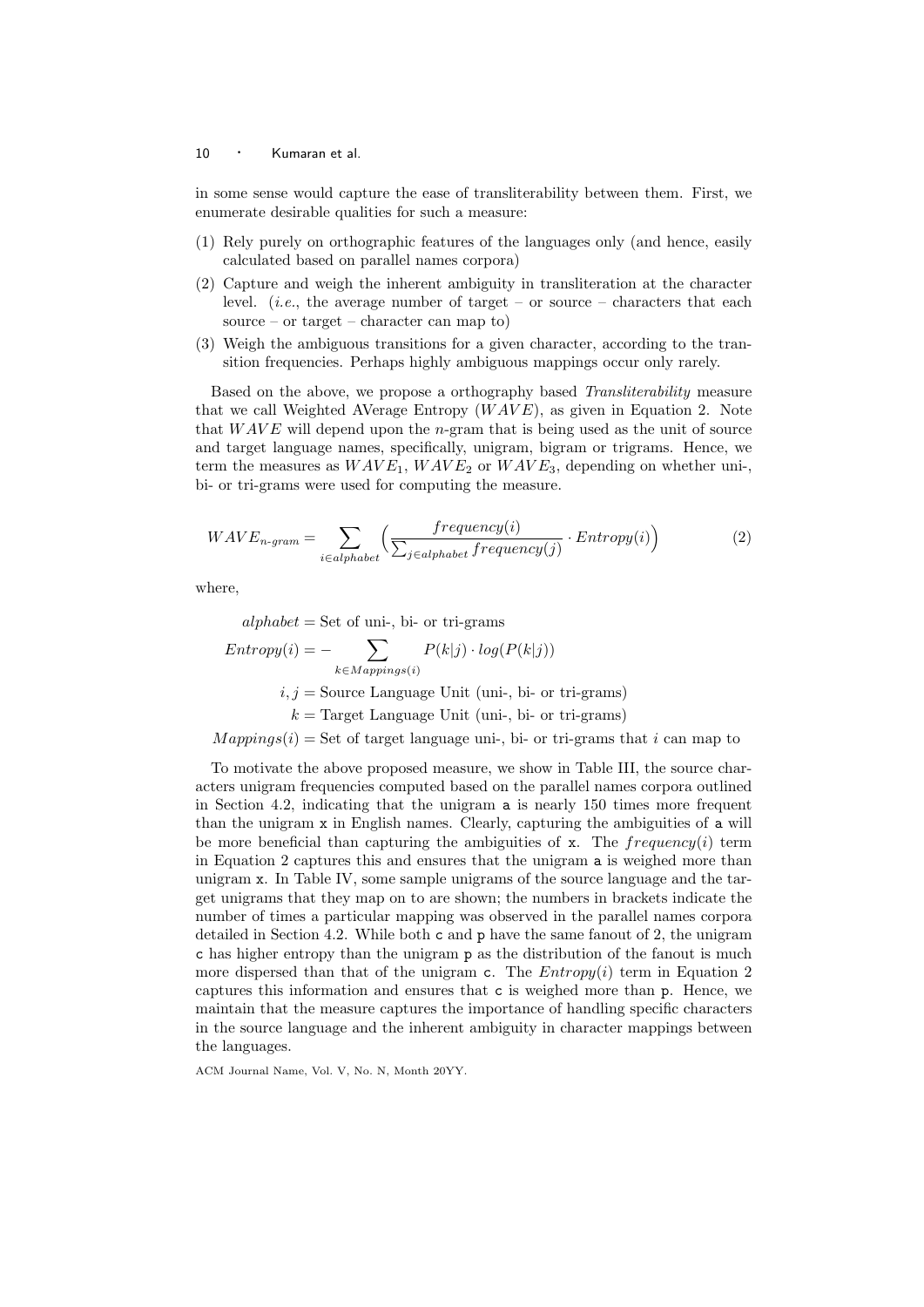#### Compositional Machine Transliteration  $\cdot$  11

Table III. Character frequencies in English names

| Source Character | Occurrence Frequency |
|------------------|----------------------|
|                  | 18952                |
|                  | 7161                 |
|                  | 236                  |
|                  | 137                  |

Table IV. Characters: fanouts and ambiguities

| Source Character | Mappings (Frequency)   |
|------------------|------------------------|
|                  | स $(200)$ , क $(200)$  |
|                  | $\P(395)$ , null $(5)$ |



Next, we observed that  $WAVE_{n-gram}$  can be computed fairly accurately, even with a small corpus. In Figure 3, we plot the  $WAVE<sub>1</sub>$  measures computed with 10 different samples of a 2K parallel names corpus (a randomly selected subset of the 15K corpus) and the entire 15K parallel names corpus, for various language pairs. The x-axis represents the  $WAVE<sub>1</sub>$  measure calculated from the 15K corpus and the y-axis represents a box and whisker plot based on the quartiles calculated from the 10 different samples of the 2K data. As can be seen the measures are highly correlated, suggesting that even a small corpus may be sufficient to capture the  $WAVE_{n-gram}$  measures.

Finally, in Figure 4, we report the  $WAVE_1$  measure, along with the maximum achieved quality of transliteration (for approximately 15K of training corpus) for the language pairs listed earlier. The x-axis plots the logarithm of the WAVE measure, and the y-axis the transliteration quality. We observe that as the WAVE measure increases the transliteration accuracy drops nearly linearly with logarithm of WAVE measure. In Figure 4, we present only the correlation between the *WAVE* measures and the transliteration quality achieved with a 15K training corpora. The two points in the top left corner in each of the plots represent transliteration between Hindi and Marathi languages that share the same orthography and have large one-to-one character mappings between them. Significantly (as shown in Figure 4),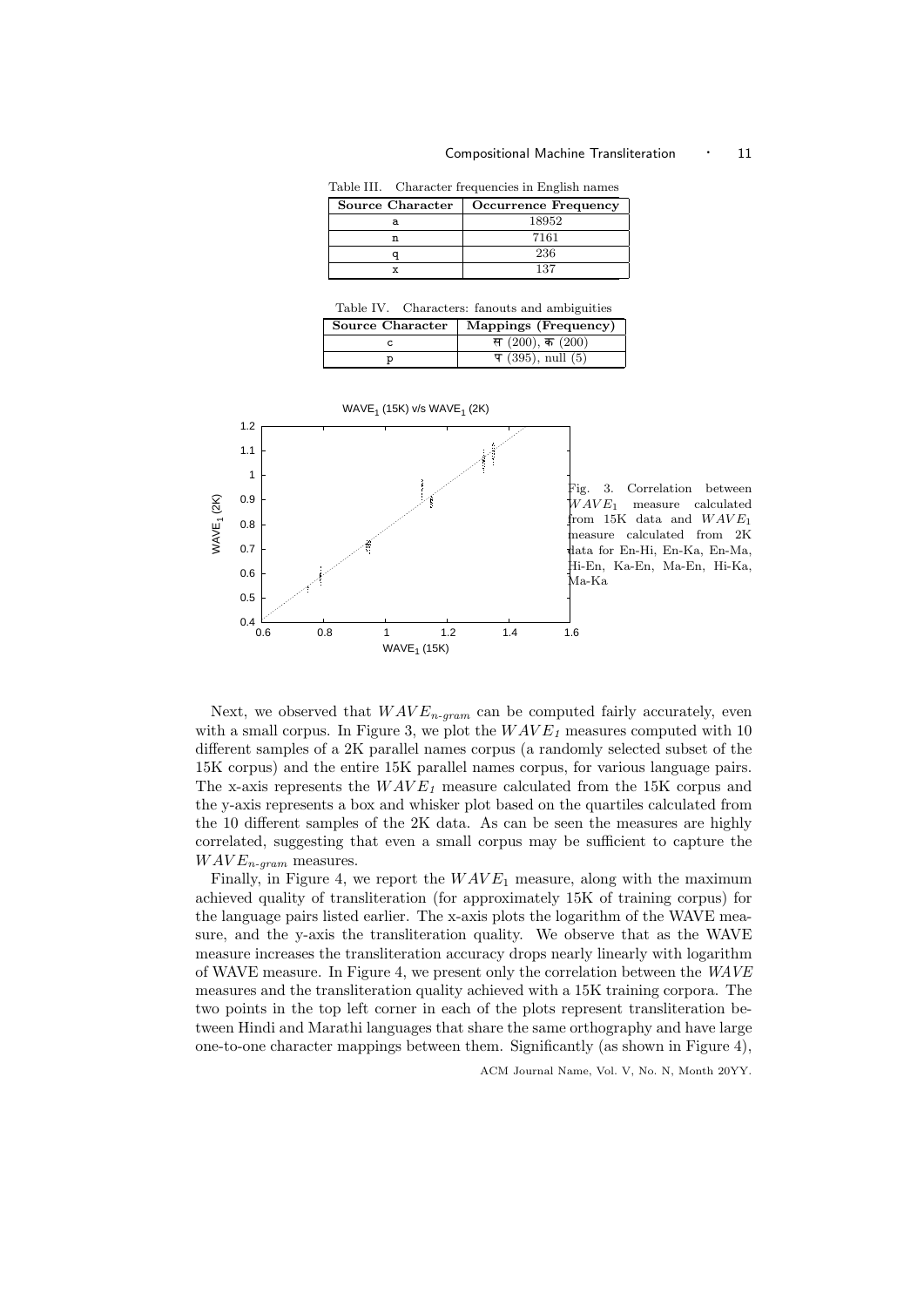we observe that different  $WAVE_{n-gram}$  measures have similar effect on the transliteration quality, suggesting that even the uni-gram based WAVE measure captures the transliterability fairly accurately. Hence, for all subsequent experimentation, we used  $WAVE_1$ , as the uni-gram measure captures any correlation as accurately as other  $WAVE_{n-gram}$  measures.

Based on the above observations, we term two languages with small  $WAVE_1$ measure as more easily transliterable, and hence can be a candidate for either the first or the second component of any compositional transliteration systems involving one of these languages. Specific compositional transliteration experiments through an intermediate language and their performances are explored in the next section.

## 4. SERIAL COMPOSITIONAL TRANSLITERATION SYSTEMS

In this section, we address one of the configurations of the compositional transliteration systems – serial transliterations systems. Specifically, we explore the question *"Is it possible to develop a practical machine transliteration system between X and Z, by composing two intermediate*  $X \rightarrow Y$  *and*  $Y \rightarrow Z$  *machine transliteration systems?"* The utility of the compositional methodology is indicated by how close the performance of such a compositional transliteration system is to that of a direct transliteration system between X and Z.

## 4.1 Serial Compositional Methodology

It is a well known fact that transliteration is lossy, and hence it is expected that the composition of the two transliteration systems is only bound to have lower quality than that of each of the individual systems  $X \to Y$  and  $Y \to Z$ , as well as that of a direct system  $X \to Z$ . We carry out a series of compositional experiments among a set of languages, to measure and quantify the expected drop in the accuracy of such compositional transliteration systems, with respect to the baseline direct system. We train two baseline CRF based transliteration systems (as outlined in Section 2), between the languages X and Y, and between the languages Y and Z, using appropriate parallel names corpora between them. For testing, each name in language X was provided as an input into  $X \rightarrow Y$  transliteration system, and the top-10 candidate strings in language Y produced by the system were further given as an input into system  $Y \rightarrow Z$ . The outputs of this system were merged and re-ranked by their probability scores. Finally, the top-10 of the merged outputs were output as the compositional system output.

To establish a baseline, the same CRF based transliteration system (outlined in Section 2) was trained with a 15K name pairs corpora between the languages  $X \rightarrow$ Z. The performance of this system provides a baseline for a direct system between X & Z. The same test set used in the previous compositional systems testing was used for the baseline performance measurement in the direct system. As before, to avoid any bias, we made sure that there is no overlap between this test set and the training set for the direct system as well. The top-10 outputs were produced as the direct system output for comparison.

Additionally, we used the  $WAVE_1$  measure, to effectively select the transition language between a given pair of languages. Given two languages X and Z, we chose a language that is easily transliterable to one of X or Z. The following experiments include both positive and negative examples for such transitions.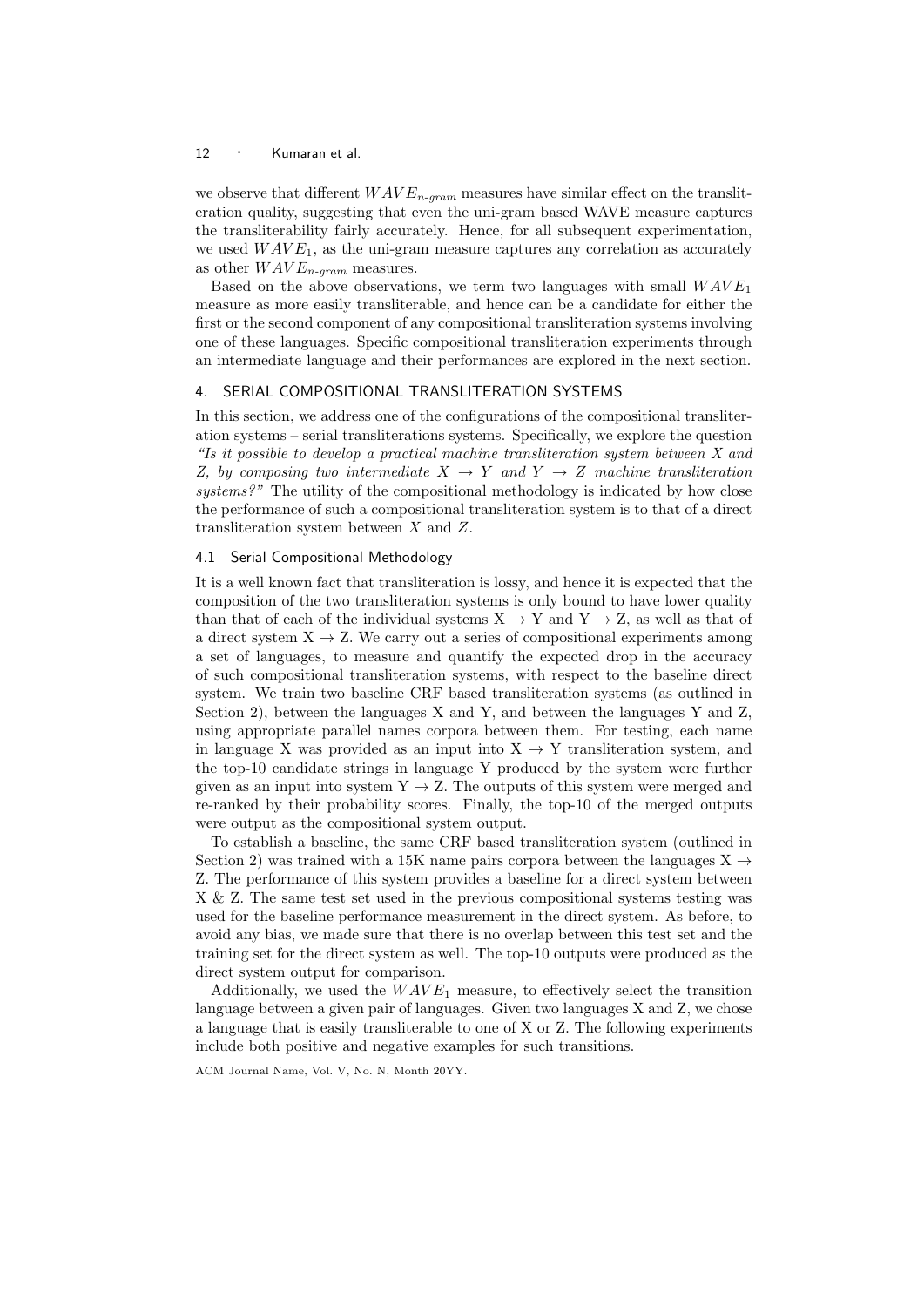## Compositional Machine Transliteration • 13



Fig. 4. Correlation of WAVE with Transliteration Accuracy ACM Journal Name, Vol. V, No. N, Month 20YY.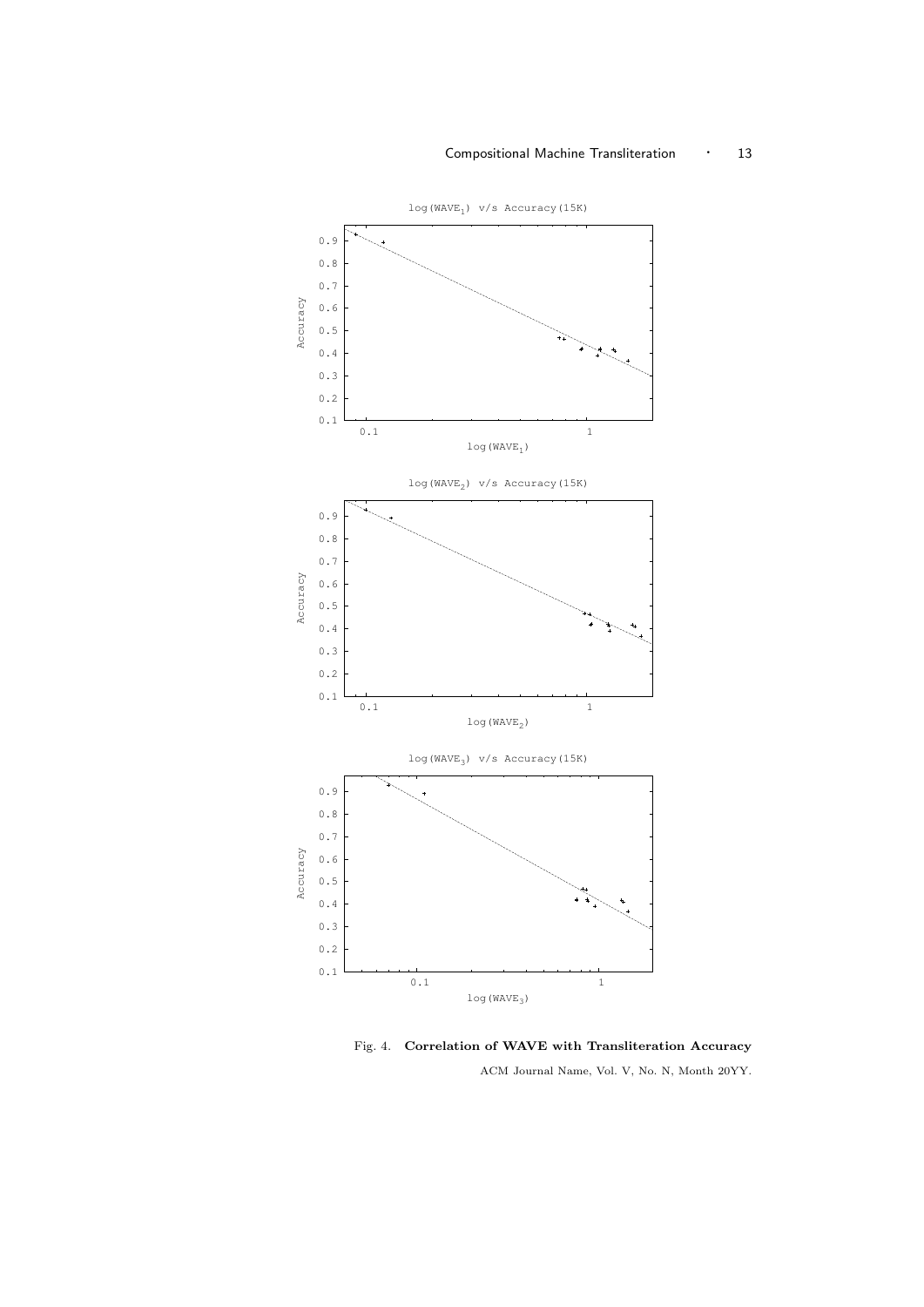

#### 4.2 Data for Compositional Transliteration Systems

In this section, we detail the parallel names corpus that were used between English and a set of Indian languages for deriving correlation between  $WAVE_{n-gram}$  metric and the transliteration performance between them. First, our transliteration experiments with the generic engine indicated that the quality of the transliteration increases continuously with data, but becomes asymptotic as the data size approaches 15K (see Figure 5) in all language pairs. Hence, we decided to use approximately 15K of parallel names corpora between English and the Indic languages (namely, Hindi, Kannada and Marathi), in all our subsequent experiments. While the NEWS 2009 training corpus ranged from 6K to 10K parallel names, we enhanced this training corpus in each language pair of interest (specifically, En-Hi, En-Ta and En-Ka) to 15K by adding more data of similar characteristics (such as, name origin, domain, length of the name strings, *etc.*), taken from the same source as the original NEWS 2009 data<sup>7</sup>. For other language pairs (such as, En-Ma) that were not part of the NEWS shared task, we created 15K parallel names corpora. We kept the test set in each of the languages the same as the standard NEWS 2009 test set. To avoid any bias, it was made sure that there is no overlap between the test set with the training sets of each of the  $X \rightarrow Y$  and  $Y \rightarrow Z$  systems.

#### 4.3 Transliteration Performance of the Serial Compositional Systems

Table V details the experiments and the results of both the baseline direct systems and the compositional transliteration systems, in several sets of languages. All experiments list the three quality measures, namely, Accuracy (ACC-1), Mean Reciprocal Rank (MRR) and the Mean F-Score (F-Score) of both the direct and the compositional systems. For every experiment, a baseline system between the two languages (marked as X-Z) and the serial compositional system through an intermediate language (marked as X-Y-Z) are provided. Finally, the change in

<sup>7</sup>Since Microsoft Research India contributed the training and testing data to NEWS2009, we had access to larger parallel names corpus from which the NEWS 2009 data were derived.

ACM Journal Name, Vol. V, No. N, Month 20YY.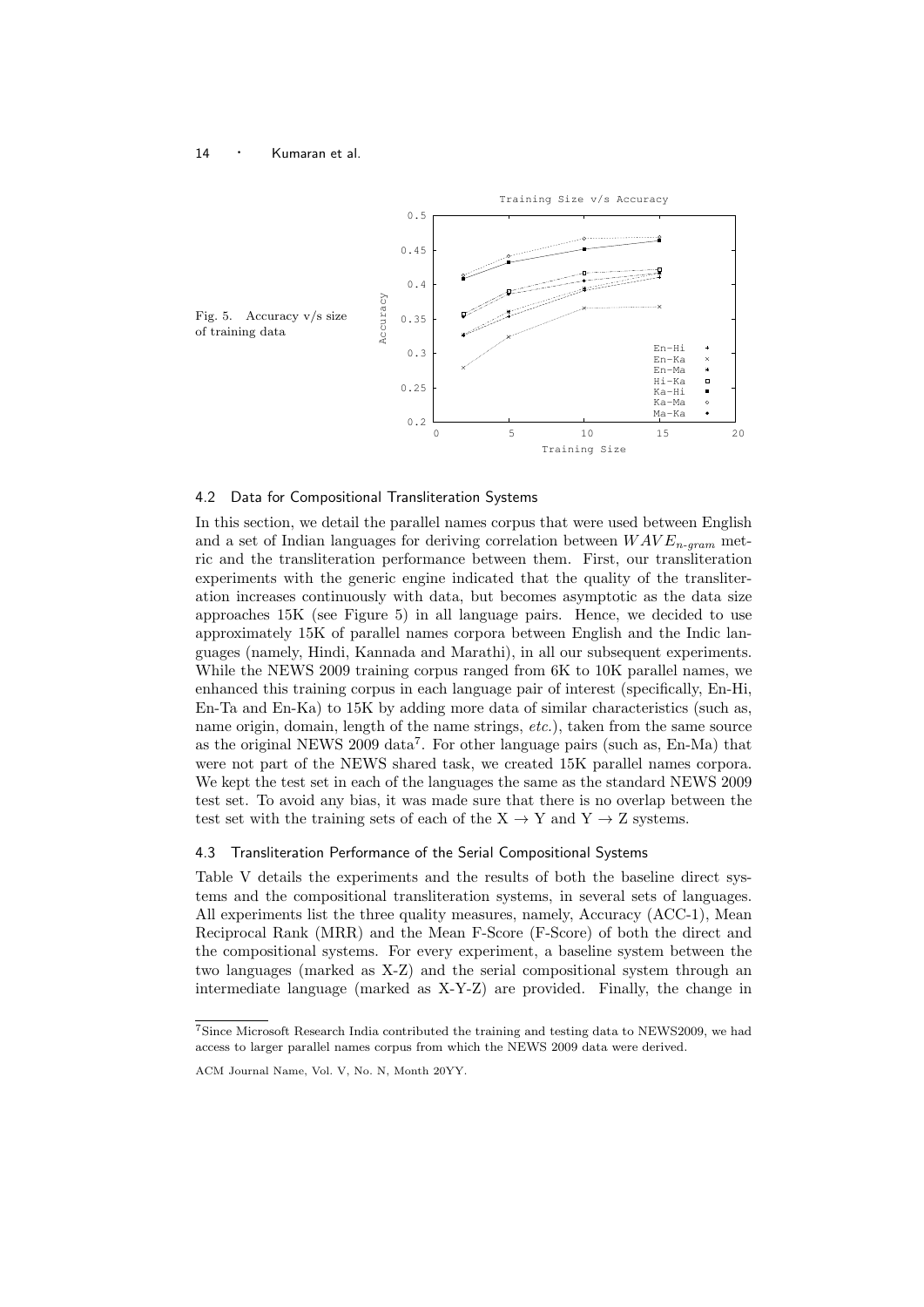| Language                 | $ACC-1$ |                    | MRR   | Л                    | F-score | $F-$      |
|--------------------------|---------|--------------------|-------|----------------------|---------|-----------|
| Pair                     |         | $\rm ACC\text{-}1$ |       | $\operatorname{MRR}$ |         | score     |
| En-Ka (Baseline)         | 0.368   |                    | 0.499 |                      | 0.874   |           |
| En-Ma-Ka (Compositional) | 0.347   | $-5.4\%$           | 0.460 | $-7.9\%$             | 0.862   | $-1.45%$  |
| En-Ma (Baseline)         | 0.416   |                    | 0.547 |                      | 0.879   |           |
| En-Hi-Ma (Compositional) | 0.394   | $-5.3\%$           | 0.519 | $-5.3\%$             | 0.872   | $-0.74%$  |
| En-Ka (Baseline)         | 0.368   |                    | 0.499 |                      | 0.874   |           |
| En-Hi-Ka (Compositional) | 0.334   | $-9.2\%$           | 0.440 | $-11.9\%$            | 0.852   | $-2.53\%$ |
| Ka-En (Baseline)         | 0.391   |                    | 0.492 |                      | 0.878   |           |
| Ka-Hi-En (Compositional) | 0.352   | $-9.9\%$           | 0.453 | $-7.8\%$             | 0.871   | $-1.14%$  |
| Ka-Hi (Baseline)         | 0.464   |                    | 0.558 |                      | 0.883   |           |
| Ka-En-Hi (Compositional) | 0.267   | $-42.3\%$          | 0.366 | $-34.32\%$           | 0.819   | $-7.24\%$ |

Table V. Performance of Serial Compositional Transliteration Systems

the quality metric between the baseline direct and the compositional system, with respect to the quality of the baseline system, is also provided for every experiment.

Intuitively, one would expect that the errors of the first stage transliteration system  $(i.e., X \rightarrow Y)$  will propagate to the second stage  $(i.e., Y \rightarrow Z)$ , leading to a considerable loss in the overall accuracy of the compositional system (*i.e.*,  $X \rightarrow Y$  $\rightarrow$  Z). However, as we observe in Table V, the relative drop in the accuracy is less than 10%. For example, the baseline accuracy (ACC-1) of En-Ka baseline system is 0.368, where as the accuracy of the compositional En-Ma-Ka system is 0.347, a drop of a little more than 5%. The drop in mean reciprocal rank is under 12% and the drop in F-score is under 3%. The last system, namely the Ka-En-Hi, was chosen to illustrate the impact of a wrong choice of the intermediate language and is discussed specifically in Section 4.5.

## 4.4 Error Analysis in Serial Compositional Systems

The results shown in Table V contradict our basic intuition of massive degradation, and perhaps indicate that the two systems are not independent. To identify the reasons for the better than expected performance, we performed an error analysis of the output of each of the components of the serial compositional transliteration systems, to isolate the errors introduced at each stage.

Note that the first stage transliteration system  $(i.e., X \rightarrow Y)$  is expected to produce results according to the benchmarked quality (with respect to the generation of correct and incorrect transliterated strings in language Y). If the output of the stage 1 is correct, then we expect the stage 2 to produce results according to the benchmarked quality of the stage 2 (*i.e.*,  $Y \rightarrow Z$ ) system. On the other hand, when stage 1 produces incorrect transliterations, we expect stage 2 system to produce completely erroneous output, as input itself was incorrect. Contrary to our intuition, we find that many of the erroneous strings in language Y were actually getting corrected in  $Y \rightarrow Z$  transliteration system, as shown by many examples in Table VI. For example, in the fourth example in Table VI, the Kannada string (sumitomo) gets incorrectly transliterated as सुमिटोमो (sumitomo) instead of समितोमो (sumithomo); however, for the second stage transliteration even this erroneous representation generates the correct English string (sumitomo). This interesting observation suggests that even though the input to the  $Y \rightarrow Z$  system is an erroneous input in language Y from  $X \to Y$  system, it still contains enough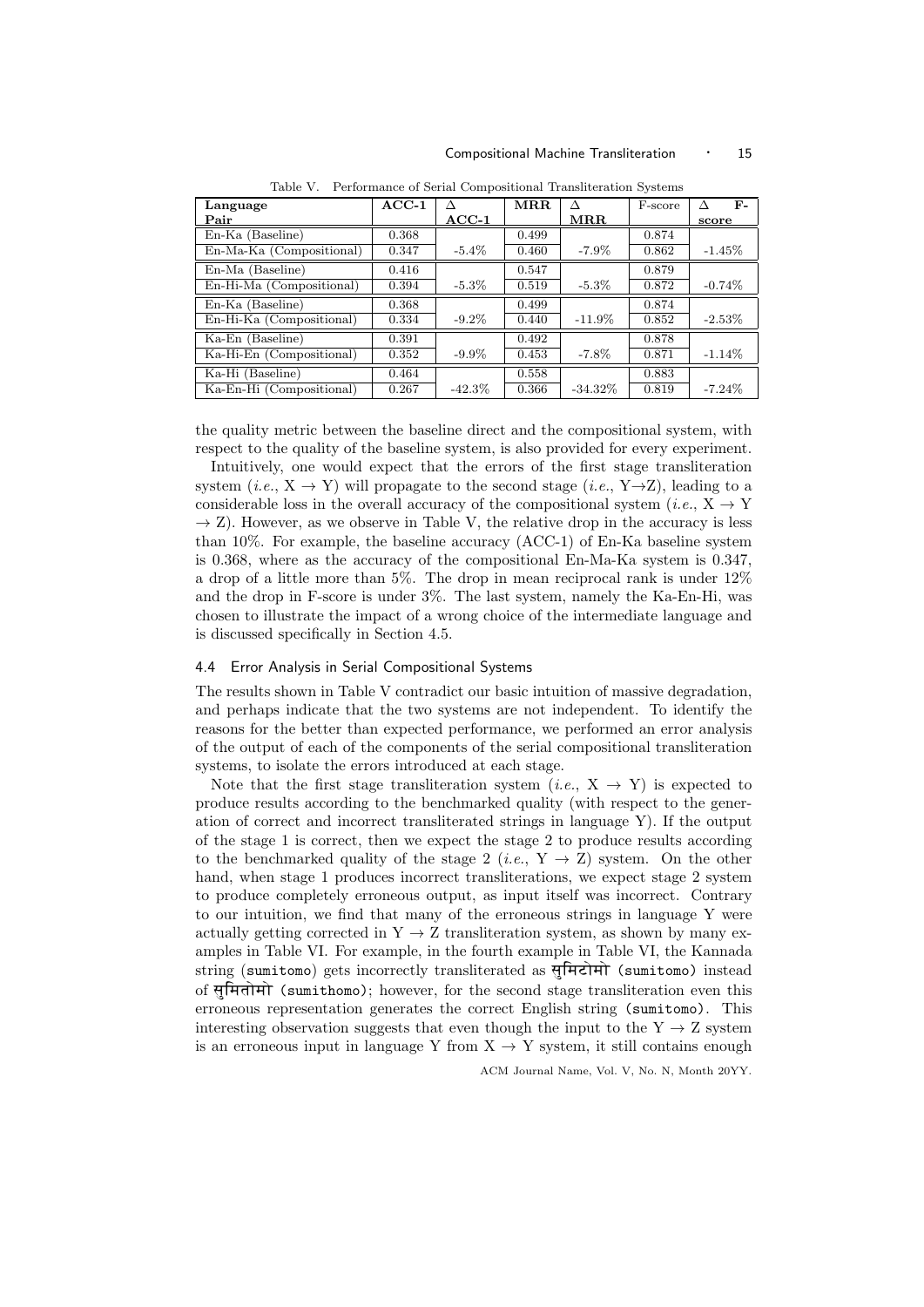| Input     | Erroneous                 | Correct                      | Correct             |
|-----------|---------------------------|------------------------------|---------------------|
| Kannada   | Hindi by                  | Hindi                        | English             |
| string    | $Ka \rightarrow Hi$       | (refer-                      | Hi<br>by            |
| (Roman-   | (Stage 1)                 | ence)                        | En<br>$\rightarrow$ |
| ized)     | system                    |                              | (Stage 2)           |
|           |                           |                              | system              |
| gularbhoj | ${gulaarbhoj}$<br>गलारभाज | ${g$ ularbhoj $}$<br>गलरभाज  | gularbhoj           |
| edana     | edaana}<br>एडाना          | edana }<br>एडना              | edana               |
| pakur     | $\{pakur\}$<br>पकर        | $\{ {\rm peakur} \}$<br>पाकर | pakur               |
| sumitomo  | ${sumitomo}$<br>सामटामा   | ${sumithomo}$<br>सामतामा     | sumitomo            |

Table VI. Examples of Errors in Ka→Hi→En Serial Transliteration System

information for the  $Y \rightarrow Z$  system to generate the correct output in language Z. However, note that this is possible only if the bridge language has richer orthographic inventory than the target language. For example, if we use a language such as Arabic, which drops all vowels, as the intermediate language, then we will not be able to recover the correct transliteration in the target language. In each of the successful bridge systems (that is, those with a relative performance drop of less than 10%), presented in Table V, the bridge language has, in general, richer orthographic inventory than the target language.

To isolate how many of such Stage 1 errors are getting corrected in the Stage 2, we performed an exhaustive error analysis in 5 different compositional transliteration systems. In each of the systems, we hand created a set of approximately 1,000 3 way parallel test names to calibrate the quality at every stage of the compositional  $X \rightarrow Y$  and  $Y \rightarrow Z$  transliteration systems. In this 3-way parallel set, for a given name in X, we created the correct equivalent names in languages Y and Z, so we could verify the correctness of the transliterations at each stage of the compositional transliteration system. The results are provided in the tables VII through XI, where the rows represent the performance of the stage 1 system, and the columns represent the performance of the stage 2 system. In each row, we segregated the correct and incorrect transliteration outputs from the  $X \rightarrow Y$  system (in the rows) and verified for each of the input (correct or incorrect) whether the  $Y \rightarrow Z$  produced correct output or not. Hence, in Table VII, for example, the  $X \to Y$  system produced  $41\%$ correct transliterations (*i.e.*,  $21.5\%$  + 19.5%) and 59% incorrect transliterations  $(i.e., 11.8\% + 47.1\%)$ . This is in line with the expected quality of the X  $\rightarrow$  Y system. The first row corresponds to the correct and incorrect transliteration by the Y  $\rightarrow$  Z system, in line with the transliteration quality of the Y  $\rightarrow$  Z system, as the inputs were correct strings in language Y. While we expected the second row to produce incorrect transliterations nearly for all inputs (as the input itself was an incorrect transliteration in language Y), we find upto  $25\%$  of the erroneous strings in language Y were getting transliterated correctly in language Z (for example, about 11.8% among the wrong 59% input strings were getting corrected in Table VII).

We see the same phenomenon in each of the tables VII through XI, indicating that some amount of information is captured even in the wrong transliterations in stage 1 to result in the correct transliteration output by the stage 2.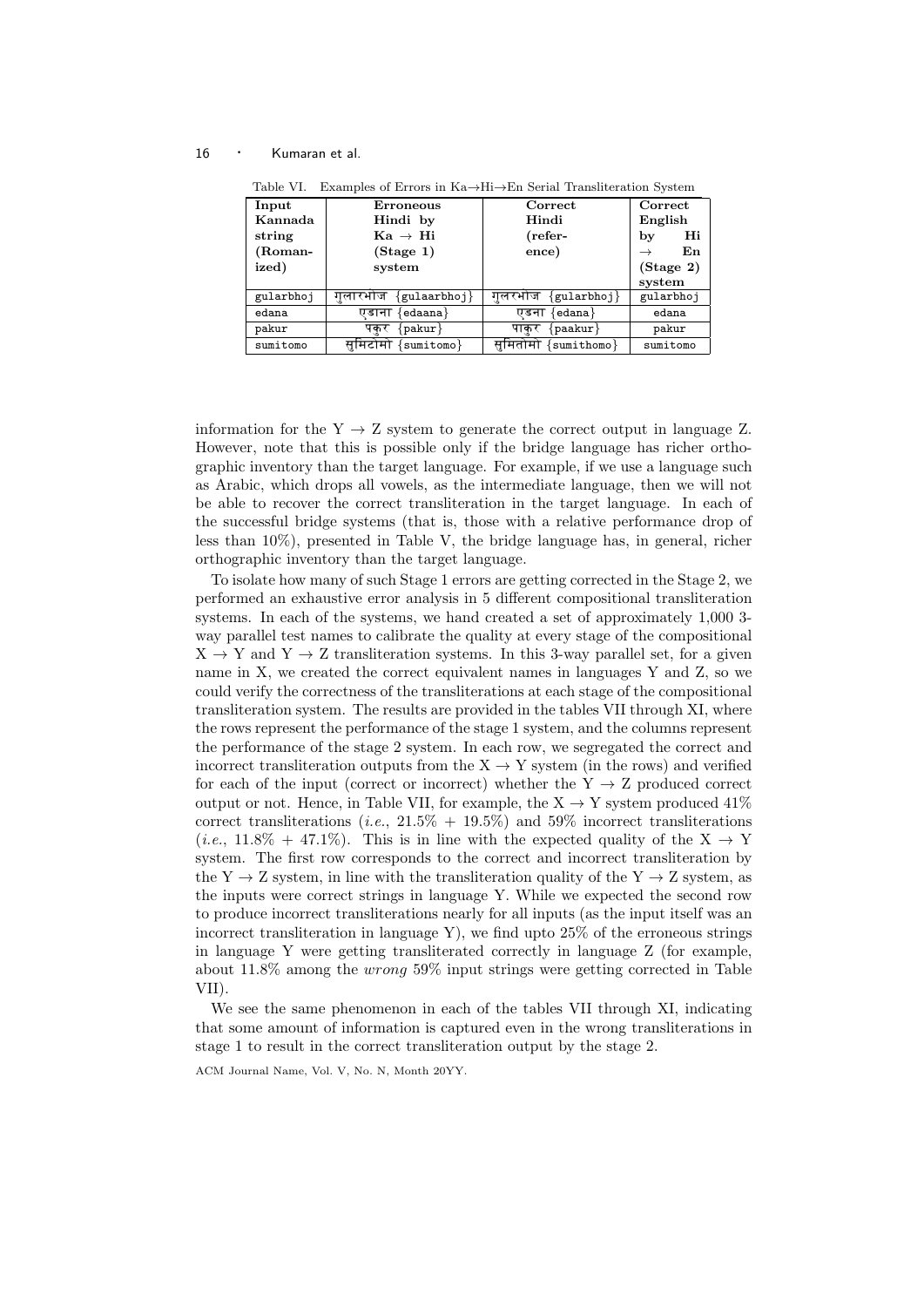#### Compositional Machine Transliteration · 17

Table VII. Error Analysis for En→Hi→Ka

| $En \rightarrow Hi \rightarrow Ka$<br>$(Stage-2)$               |  |
|-----------------------------------------------------------------|--|
| Correct<br>Error                                                |  |
| 19.5%<br>21.5%<br>$\text{En}\rightarrow\text{Hi}$ Correct (41%) |  |
| $(Stage-1)$ Error $(59%)$<br>47.2%<br>$11.8\%$                  |  |

| Table VIII. Error Analysis for $Ka \rightarrow Hi \rightarrow En$ |  |  |  |  |  |  |
|-------------------------------------------------------------------|--|--|--|--|--|--|
|-------------------------------------------------------------------|--|--|--|--|--|--|

| Ka→Hi→En                  |                                   | $Hi \rightarrow En$<br>$(Stage-2)$ |          |
|---------------------------|-----------------------------------|------------------------------------|----------|
|                           |                                   | Correct                            | Error    |
|                           | $Ka \rightarrow Hi$ Correct (46%) | 21.9%                              | 24.1%    |
| $(Stage-1)$ Error $(54%)$ |                                   | $13.5\%$                           | $40.5\%$ |

| $En \rightarrow Ma \rightarrow Ka$ |                                     | $\mathrm{Ma} \rightarrow \mathrm{Ka}$<br>$(Stage-2)$ |          |
|------------------------------------|-------------------------------------|------------------------------------------------------|----------|
|                                    |                                     | Correct                                              | Error    |
|                                    | $En \rightarrow Ma$ Correct (41.6%) | 23\%                                                 | 18.6%    |
|                                    | $(Stage-1)Error (58.4%)$            | $11.8\%$                                             | $46.6\%$ |
|                                    |                                     |                                                      |          |

## 4.5 Impact of WAVE Measure on Transliteration Quality

In all these experiments (except the last Ka-En-Hi system) the intermediate language in the serial compositional transliteration system was chosen to be one that is easily transliterable from the source language or to the target language (*i.e.*, low  $WAVE_1$  scores). Table XII reports the WAVE scores of the two stages of the compositional system as well as the the WAVE score of the direct system. For example, the first row of Table XII discusses the case when Hindi was used as the intermediate language for English to Kannada transliteration. The first stage of this compositional system was an English to Hindi transliteration system and the second stage was a Hindi to Kannada transliteration system. The  $WAVE_1$  score of the direct system (*i.e.* English to Kannada) was 1.52 whereas the  $WAVE_1$ scores for the first and second stages (*i.e.*, English to Hindi and Hindi to Kannada respectively) were 1.34 and 0.93 respectively.

We note in Table V that in the first 4 compositional systems, the  $WAVE_1$ scores of the intermediate systems were generally smaller than that of the direct system, and the drop in accuracy of each of these compositional systems was under 10% when compared to the direct system<sup>8</sup> . The last row of Table XII shows that the  $WAVE_1$  score of the direct system (0.78) was much less than the  $WAVE_1$ 

<sup>&</sup>lt;sup>8</sup>The only exception is the third system where the  $WAVE_1$  score (1.34) of stage 1 (English-Hindi) was slightly greater than the  $WAVE_1$  score (1.29) of the direct system (English-Marathi). However, this was compensated by the nearly zero  $WAVE_1$  score of the second stage (Marathi-Hindi) of this compositional system.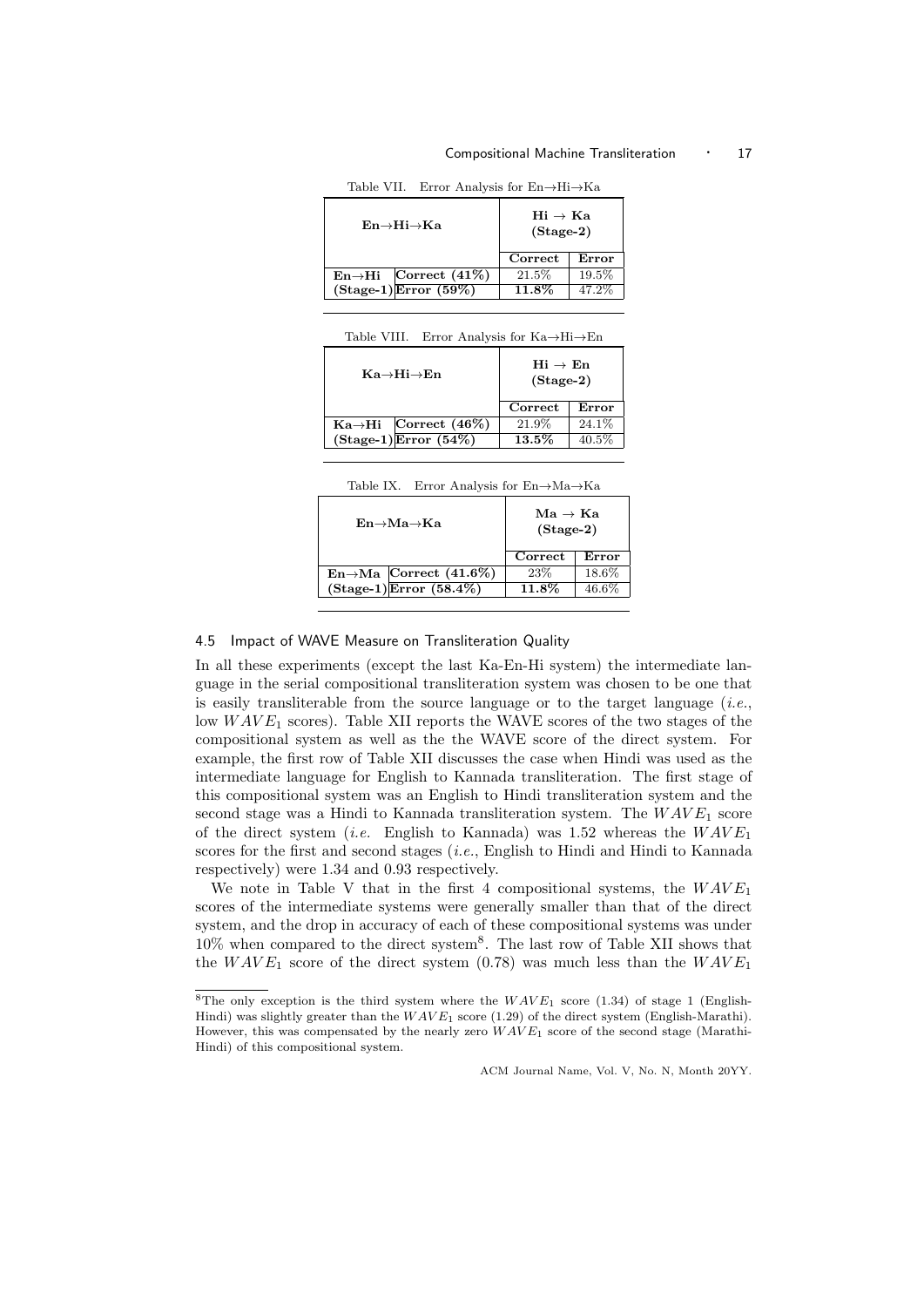| $En \rightarrow Hi \rightarrow Ma$ |                          | $\mathrm{Hi} \rightarrow \mathrm{Ma}$<br>$(Stage-2)$ |       |
|------------------------------------|--------------------------|------------------------------------------------------|-------|
|                                    |                          | Correct                                              | Error |
| $\text{En}\rightarrow\text{Hi}$    | Correct $(41.2\%)$       | 37.2%                                                | $4\%$ |
|                                    | $(Stage-1)Error (58.8%)$ | $2\%$                                                | 56.8% |
|                                    |                          |                                                      |       |

Table X. Error Analysis for En→Hi→Ma

| Ka→En→Hi                            | $En \rightarrow Hi$<br>$(Stage-2)$ |       |  |
|-------------------------------------|------------------------------------|-------|--|
|                                     | Correct                            | Error |  |
| $Ka \rightarrow En$ Correct (39.1%) | 16.6%                              | 22.5% |  |
| $(Stage-1)$ Error $(60.9\%$         | 10%                                | 50.9% |  |

Table XII.  $WAVE_1$  scores for the different stages of the serial compositional systems

| Language<br>Pair | Intermediate<br>Language | Stage-1 of<br>Serial<br>Composi-<br>tional<br>system | Stage-2 of<br>Serial<br>Composi-<br>tional<br>system | $WAVE_1$<br>for the<br>direct<br>system | $WAVE_1$<br>for<br>Stage-1 of<br>Serial<br>Composi-<br>tional<br>system | $WAVE_1$<br>for<br>Stage-2 of<br>Serial<br>Composi-<br>tional<br>system |
|------------------|--------------------------|------------------------------------------------------|------------------------------------------------------|-----------------------------------------|-------------------------------------------------------------------------|-------------------------------------------------------------------------|
| $En-Ka$          | Hi                       | $En-Hi$                                              | Hi-Ka                                                | 1.52                                    | 1.34                                                                    | 0.93                                                                    |
| $En-Ka$          | Ma                       | En-Ma                                                | Ma-Ka                                                | 1.52                                    | 1.29                                                                    | 0.90                                                                    |
| $En-Ma$          | Hi                       | $En-Hi$                                              | Hi-Ma                                                | 1.29                                    | 1.34                                                                    | 0.06                                                                    |
| $Ka$ -En         | Hi                       | Ka-Hi                                                | $Hi-En$                                              | 1.11                                    | 0.78                                                                    | 0.92                                                                    |
| Ka-Hi            | En                       | Ka-En                                                | $En-Hi$                                              | 0.78                                    | 1.11                                                                    | 1.34                                                                    |

scores of the intermediate systems (1.11 and 1.34). Correspondingly, Table V shows that in this case the drop in accuracy was much higher (42.3%). An empirical conclusion that we draw is that the constituent  $WAVE_1$  measures, surrogates for transliterability, may suggest successful candidate pairs and may flag inappropriate candidate pairs, for compositional systems.

## 4.6 Effect of Vowels in the Transliteration

A closer error analysis revealed that vowels play a crucial role in the transliteration experiments as in nearly all the transliteration systems, approximately 60% of the errors were due to the incorrectly transliterated vowels. We thus performed some oracle experiments to quantify the impact of correct transliteration of vowels on overall transliteration quality. First, using a given  $X \rightarrow Y$  transliteration system, we generated transliterations in language Y for about 1,000 names in language X. The resulting quality of transliteration (indicated as *ACC-1 without vowel Oracle* in Table XIII) was in line with the expected quality of the  $X \rightarrow Y$  system. Next, we compared the output strings and the gold set, after ignoring all the vowel and combining *matras* from the generated transliteration strings in language Y and the gold reference set, presented as *ACC-1 with vowel Oracle* in Table XIII). Equiva-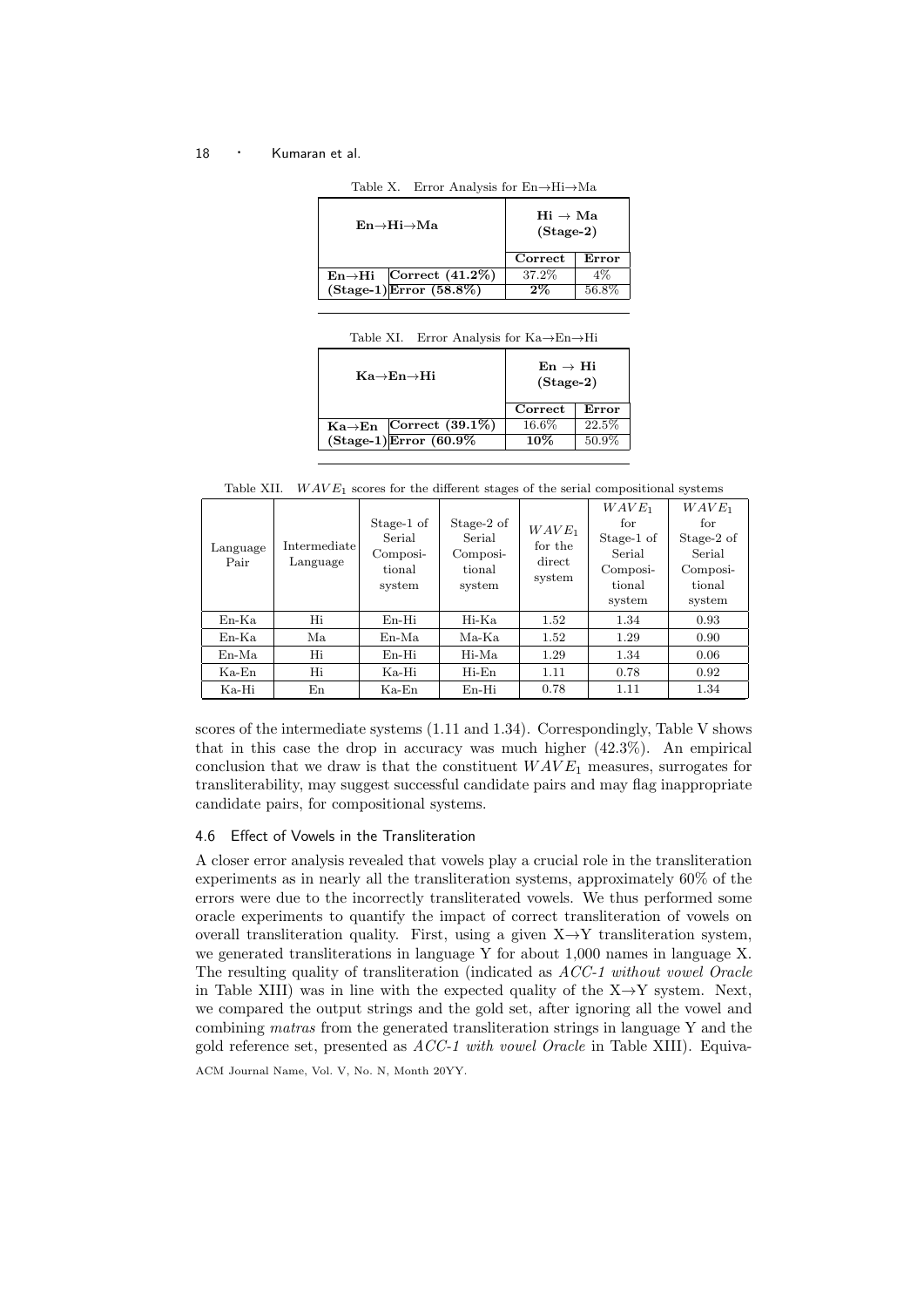| Language | $ACC-1$ | $ACC-1$  | $\triangle$ ACC-1 |
|----------|---------|----------|-------------------|
| Pair     | (with   | (without |                   |
|          | vowel   | vowel    |                   |
|          | Oracle) | Oracle)  |                   |
| En-Hi    | 0.748   | 0.410    | $+82.4\%$         |
| $En-Ka$  | 0.642   | 0.368    | $+74.5\%$         |
| En-Ma    | 0.754   | 0.416    | $+81.3\%$         |
| Hi-En    | 0.721   | 0.422    | $+70.9\%$         |
| $Ka-En$  | 0.711   | 0.415    | $+71.3\%$         |
| $Ma$ -En | 0.650   | 0.422    | $+54.02%$         |
| Hi-Ka    | 0.742   | 0.464    | $+59.9\%$         |
| Ka-Ma    | 0.764   | 0.469    | $+62.9\%$         |
| Ma-Ka    | 0.647   | 0.417    | $+55.2\%$         |
| Hi-Ma    | 0.939   | 0.928    | $+1.2\%$          |
| Ma-Hi    | 0.909   | 0.892    | $+1.9\%$          |

Table XIII. Impact of vowels on accuracy

lently, we can say, that the consonants are provided by the  $X \rightarrow Y$  system, and the vowels are inserted by an oracle.

The results presented in Table XIII clearly indicate that substantial improvement in transliteration quality may be achieved by handling vowels correctly in the transliteration between English and Indian languages, and among Indian languages. This opens up a significant future research opportunity.

## 5. PARALLEL COMPOSITIONAL TRANSLITERATION SYSTEMS

In this section, we address the parallel compositional transliterations systems, specifically, combining transliteration evidence from multiple transliteration paths. Our objective here is to explore the question *"Is it possible to combine evidence from multiple transliteration paths to enhance the quality of a direct transliteration system between X and Z?"*. The usefulness of such a compositional system is indicated by how much above the performance of such a system is to that of a direct transliteration system between  $X$  and  $Z$ . Any improvement in transliteration quality may be very useful in going beyond the plateau for a given language pair.

## 5.1 Parallel Compositional Methodology

In this section, we explore if data is available between X and multiple languages, then is it possible to improve the accuracy of the  $X\rightarrow Z$  system by capturing transliteration evidence from multiple languages. Specifically, we explore whether the information captured by a direct  $X\rightarrow Z$  system may be enhanced with a serial  $X\rightarrow Y\rightarrow Z$ system, if we have data between all the languages. We evaluate this hypothesis by employing the following methodology, assuming that we have sufficient ( $\sim$ 15K, as detailed in Section 4.2) pair-wise parallel names corpora between X, Y & Z. First we train a  $X \rightarrow Z$  system, using the direct parallel names corpora between X & Z. This system is called *Direct System*. Next, we build a serially composed transliteration system using the following two components: First, a  $X \rightarrow Y$  transliteration system, using the 15K data available between  $X \& Y$ , and, second a fuzzy transliteration system  $Y\rightarrow Z$  that is trained using a training set that pairs the top-k outputs of the above trained  $X \rightarrow Y$  system in language Y for a given string in language X, with the reference string in language Z corresponding to the string in language X. We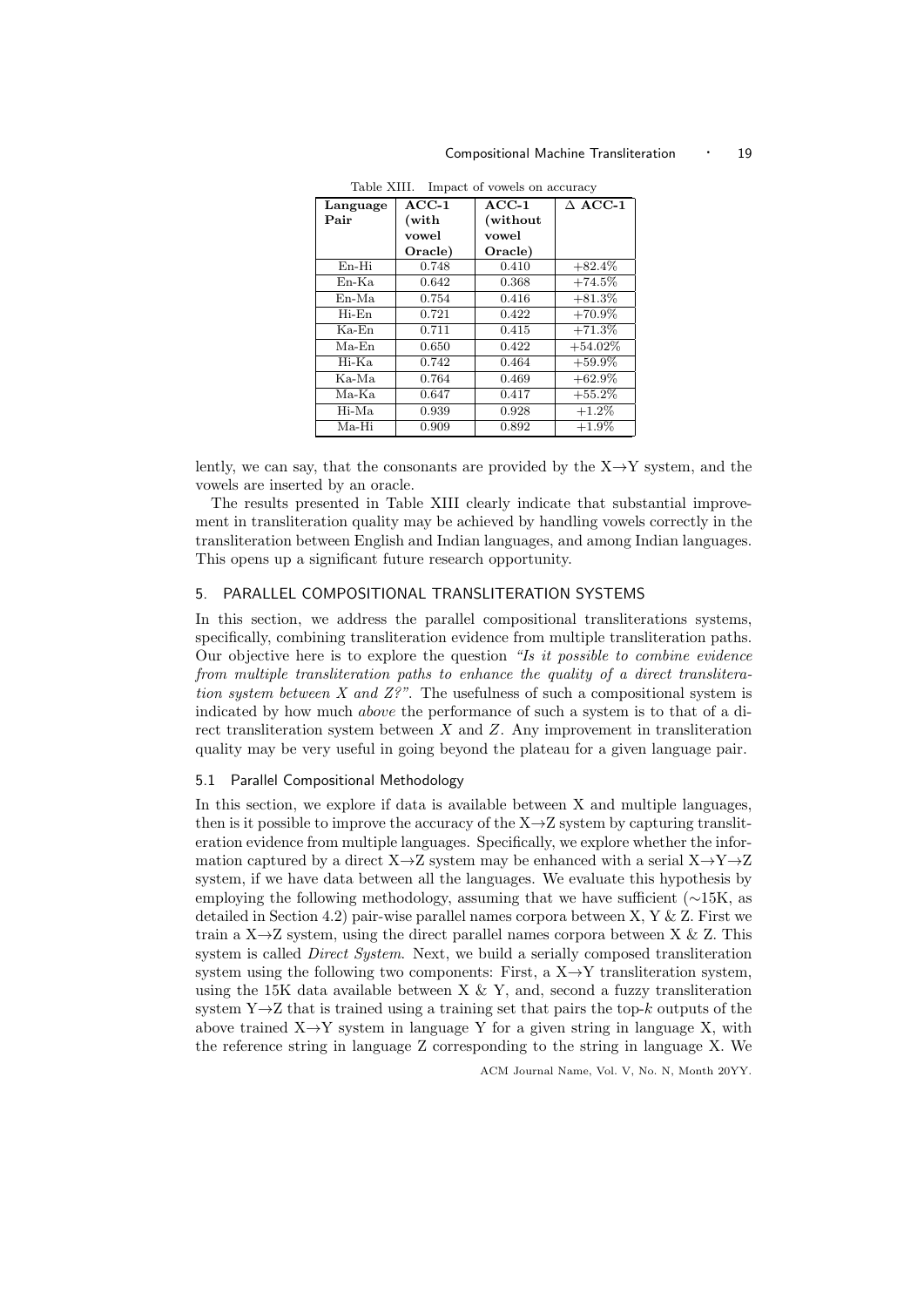| Language           | $ACC-1$ | $\triangle$ ACC-1 | MRR   | $\Delta$ MRR. | <b>F-score</b> | F-        |
|--------------------|---------|-------------------|-------|---------------|----------------|-----------|
| Pair               |         |                   |       |               |                | score     |
| Hi-En (Direct)     | 0.422   |                   | 0.539 |               | 0.884          |           |
| $Hi-Ma-En$ (Fuzzy) | 0.430   |                   | 0.557 |               | 0.893          |           |
| Compositional      | 0.456   | $+8.1\%$          | 0.566 | $+4.9\%$      | 0.900          | $+1.8\%$  |
| Ma-En (Direct)     | 0.415   |                   | 0.534 |               | 0.880          |           |
| $Ma-Hi-En$ (Fuzzy) | 0.431   |                   | 0.557 |               | 0.896          |           |
| Compositional      | 0.444   | $+7.2\%$          | 0.558 | $+4.7\%$      | 0.897          | $+2.0\%$  |
| $Ka-En$ (Direct)   | 0.391   |                   | 0.492 |               | 0.878          |           |
| Ka-Hi-En (Fuzzy)   | 0.355   |                   | 0.464 |               | 0.870          |           |
| Compositional      | 0.401   | $+2.6\%$          | 0.509 | $+3.5\%$      | 0.887          | $+1.0\%$  |
| En-Ma (Direct)     | 0.416   |                   | 0.547 |               | 0.879          |           |
| $En-Hi-Ma$ (Fuzzy) | 0.401   |                   | 0.491 |               | 0.868          |           |
| Compositional      | 0.426   | $+2.2\%$          | 0.555 | $+1.31\%$     | 0.879          | $+0.03\%$ |

Table XIV. Performance of Parallel Compositional Transliteration Systems

call this system as *Fuzzy System*, as it utilizes top-k (possibly incorrect) output in the intermediate language Y. We believe that even an incorrect output may contain sufficient information not captured in the direct system as evidenced by the error analysis in Section 4.4. We combine the evidence from these two systems – *direct* and  $fuzzy - for a given translation task between X and Z as follows: we merge$ the top- $k$  outputs from the direct system, with the top- $k$  outputs from the fuzzy system, using the following weighted average measure,

$$
Score(T) = \lambda * Score_{direct}(T) + (1 - \lambda) * Score_{fuzzy}(T)
$$
\n(3)

 $0 < \lambda < 1$ 

and re-rank the results based on the above calculated scores. Note that the above formulation of combining the output of two systems is similar to that used by [Al-Onaizan and Knight 2001] for combining the output of a grapheme based system with a phoneme based system. A similar strategy was also used by [Zhou et al. 2008] to re-rank the candidate transliterations by taking a weighted sum of the score assigned by a transliteration engine and the normalized hit-count obtained for a candidate transliteration using a web search engine.

## 5.2 Results of Parallel Compositional Methodology

We employed the above strategy and tested parallel compositional methodology for combining transliteration for four language pairs and the quality of the results using the previously mentioned metrics – namely, Accuracy (ACC-1), Mean Reciprocal Rank (MRR) and Mean F-Score (F-Score) – are shown in Table XIV. In each of the experiments, the metrics for 4 systems are reported – the direct (line 1) and fuzzy (line 2) components of the parallel compositional systems, and the overall quality once combined (line 3). The quality of the direct system (line 1) provides the baseline for the corresponding parallel compositional transliteration system. The  $\lambda$  parameter is set to 0.4 for the first two systems and to 0.6 for the last two systems (as explained in Section 5.3).

It is surprising that there is an increase in the ACC-1, up to 8%, from the direct  $X\rightarrow Z$  system, by combining evidence from fuzzy  $X\rightarrow Y\rightarrow Z$  system. Such improvement in transliteration quality suggests that combining evidence using parallel com-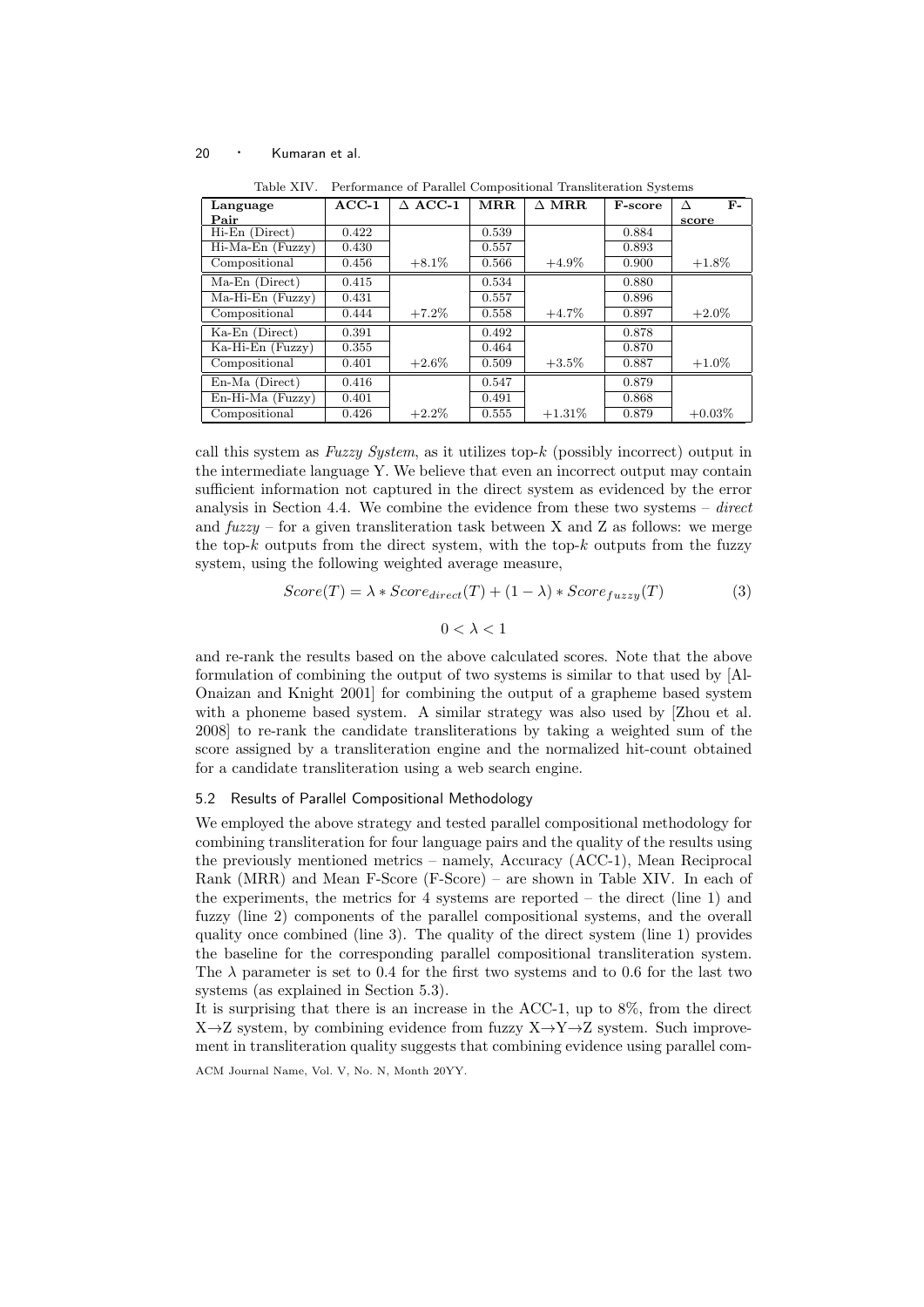

position of transliteration engine may be productive, and may help go above the quality plateau achieved in direct systems.

## 5.3 Effect of varying  $\lambda$

To study the effect of lambda on the quality of the composite system, we varied it from 0 to 1. A value of zero means only the fuzzy system's output was used and a value of 1 means only the direct system's output was used. Figure 6 shows a plot of the accuracies obtained for different values of  $\lambda$ . We observe that in each case, the best performance was obtained when  $\lambda$  was between 0.4 and 0.6. Further, the optimum value of  $\lambda$  depended on the quality of the direct system and the fuzzy system. Typically, if the quality of the direct system was better than the quality of the fuzzy system then the best results were obtained for  $\lambda = 0.6$  *(i.e., when*) more weight was given to the output of the direct system). An example of this is the compositional system obtained by combining the Ka-En direct system with the Ka-Hi-En compositional system. On the other hand, if the quality of the fuzzy system was better than the quality of the direct system then the best results were obtained for  $\lambda = 0.4$  (*i.e.*, when more weight was given to the output of the fuzzy system). An example of this is the compositional system obtained by combining the Hi-En direct system with the Hi-Ma-En compositional system.

# 6. EFFECTIVENESS OF COMPOSITIONAL TRANSLITERATION IN CLIR SYS-**TEM**

In this section, we demonstrate the effectiveness of our compositional transliteration system on a downstream application, namely, a Crosslingual Information Retrieval system. We outline a standard state-of-the-art CLIR system for crosslingual document retrieval from a standard test collection. We specify the experimental set up and report the performance of the CLIR system integrated with compositional transliteration system, compared with a baseline integrated with a direct transliteration system.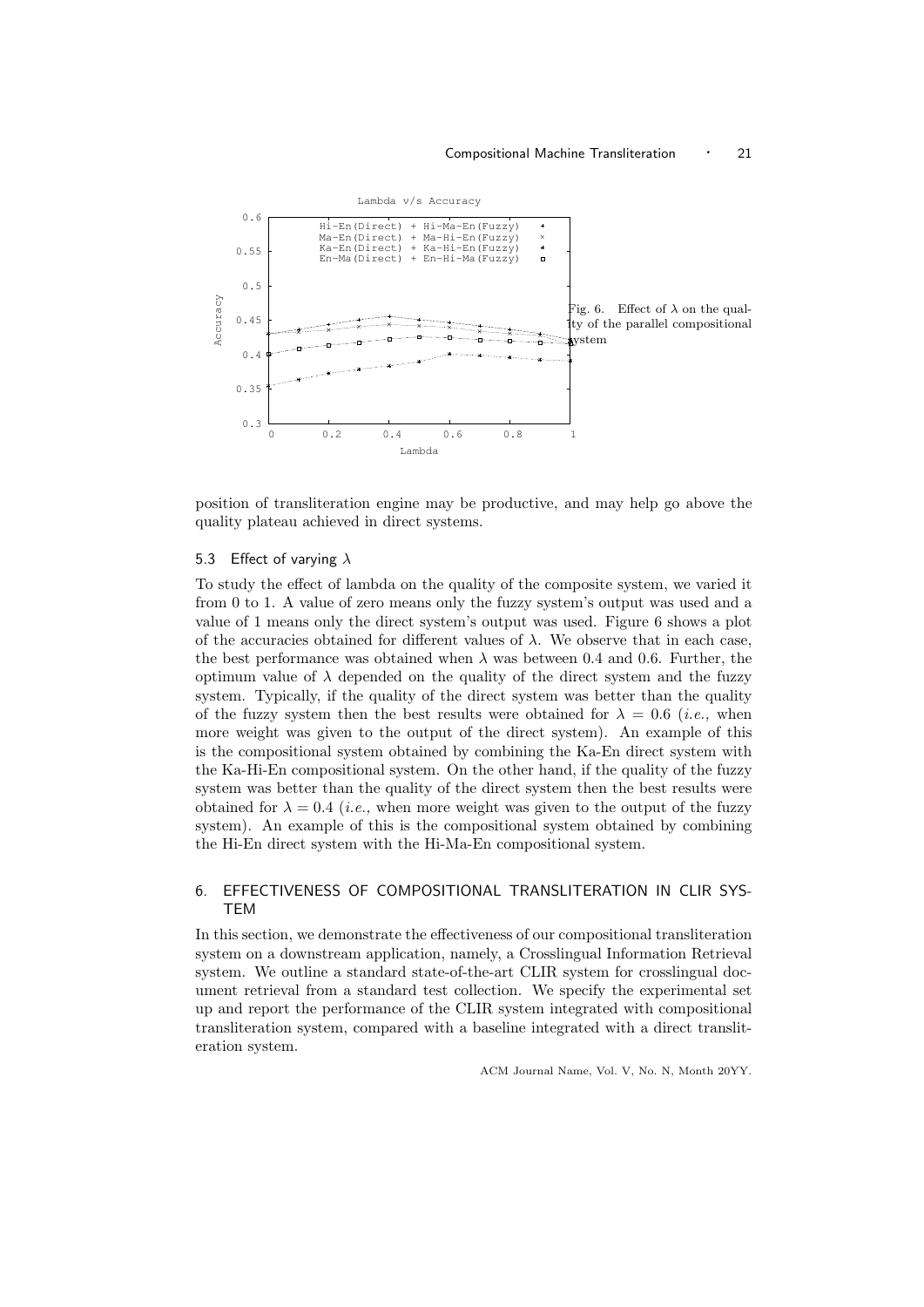## 6.1 CLIR System

We used a CLIR system that has been fielded for  $\text{FIRE}^9$  2008 shared task [FIRE 2008] for the CLIR experiments. Briefly, this CLIR system translates a given Hindi query  $(q_s)$  into English  $(q_t)$  using a probabilistic translation lexicon:

$$
P(w_t|q_s) = \sum_{w_s} P(w_s|q_s)P(w_t|w_s)
$$
\n<sup>(4)</sup>

where,

$$
w_s = source\ word
$$
  

$$
w_t = target\ word
$$
  

$$
q_s = source\ query
$$

Similarity of the translated query and a target document is measured using a Kullback-Leibler divergence based approach for scoring and ranking the documents, as follows:

$$
Score(q_s, d_t) = \sum_{w_t, w_s} P(w_s|q_s) P(w_t|w_s) log(P(w_t|d_t))
$$
\n<sup>(5)</sup>

where,

## $d_t = target document$

Details of our CLIR system are available in [Udupa et al. 2008]. This system was the best performing CLIR system between Hindi and English, with a MAP score of 0.4526, among a field of 8 participants in FIRE 2008.

#### 6.2 Training and Test Document Sets for CLIR Experiments

The standard document collection used for FIRE 2008 shared task [FIRE 2008] was used for all our CLIR experiments. While the FIRE 2008 collection included documents in both English and multiple Indian languages, we used only Hindi to English portion of the FIRE 2008 CLIR experiments. The target document collection consists of 125,638 news articles in Indian English, from The Telegraph (Calcutta edition), gathered over a period of four years between 2004 and 2007. We used Hindi as the language of the query, specifically the topics 26-75 from the FIRE 2008 collection. All the three fields (title, description and narration) of the topics were used for the retrieval, as this setting would include all names in the query; note that names are the ones that are handled poorly by CLIR systems, and best helped by transliteration modules. Since the collection and topics are from previous years, their relevance judgements were also available as a reference for automatic evaluation. We used only the textual content of the documents for indexing and indexed only non-empty documents. The stop words are removed from the text while indexing and the words were stemmed using Porter Stemmer [Porter 1980].

<sup>9</sup>http://www.isical.ac.in/∼fire/

ACM Journal Name, Vol. V, No. N, Month 20YY.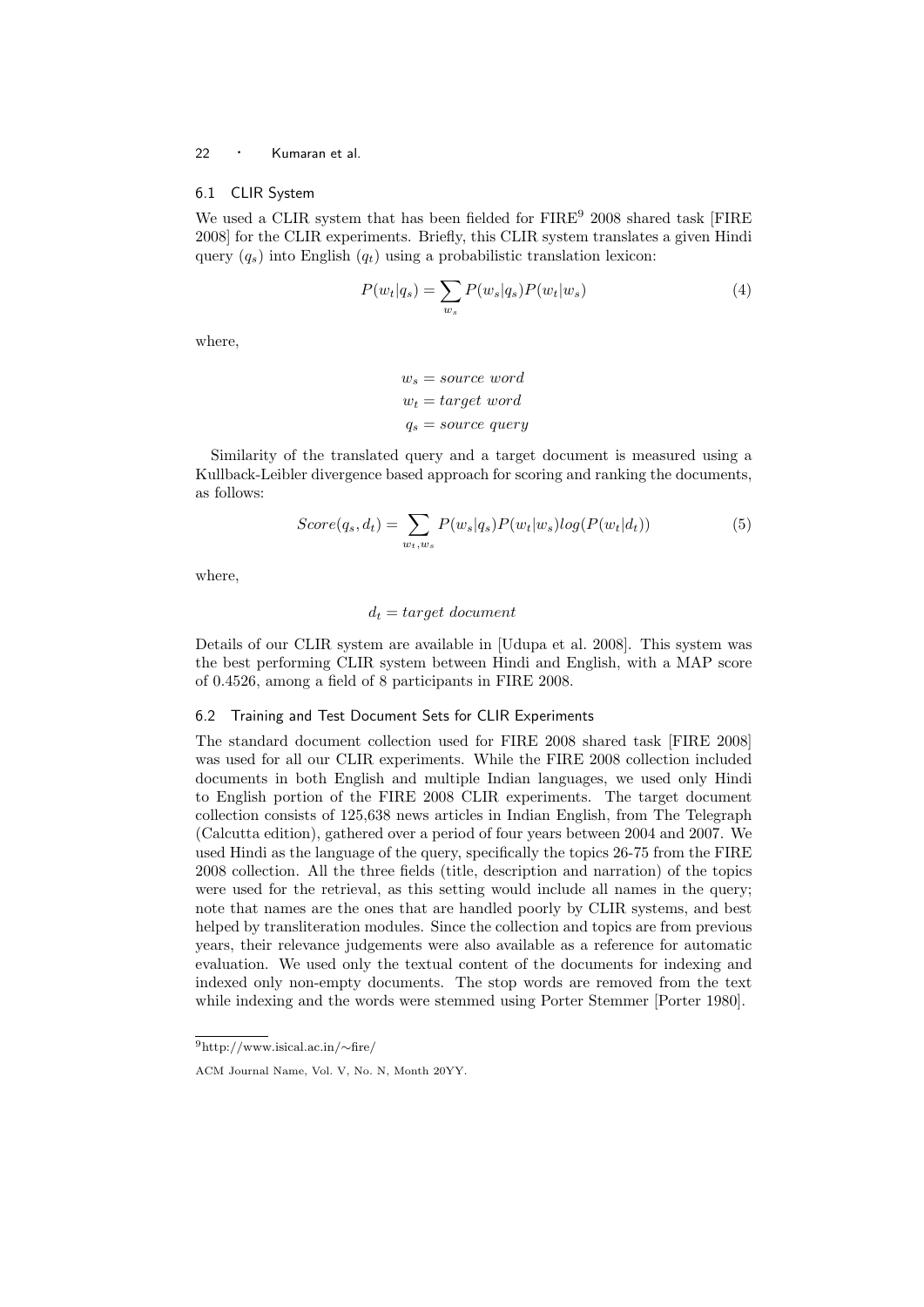#### 6.3 Linguistic Resources used for CLIR System

We used primarily the statistical dictionaries generated by training statistical word alignment models on an existing Hindi-English parallel corpora (∼100K parallel sentences between English and Hindi, consisting of about 70K words in English vocabulary and about 50K words in Hindi vocabulary), using the GIZA++ [Och and Ney 2003] tool. We used 5 iterations of IBM Model 1 and 5 iterations of HMM, retaining only the top 4 translations of every source word, along with their probability measures.

## 6.4 Integrating Machine Transliteration Systems in CLIR

As with any CLIR system that uses translation lexicon, we faced the problem of out-of-vocabulary (OOV) query terms that need to be transliterated, as they are typically proper names in the target language. First, for comparison, we used the above mentioned CLIR system with no transliteration engine, and measured the crosslingual retrieval performance. Clearly, the OOV terms would not be converted into target language, and hence contribute nothing to the retrieval performance. Second, we integrated a direct machine transliteration system between Hindi and English, which is expected to provide the correct transliterated strings in English, only in line with its transliteration performance. We report this performance as the baseline direct transliteration system performance. Third, we integrate, instead of a direct system, a set of serial compositional transliteration systems between Hindi and English, transitioning through different intermediate languages, namely Marathi and Kannada, and reported the CLIR performance for each of the compositional path. Finally, we integrate, a parallel compositional transliteration system, through Marathi as an intermediate language, where the results are combined with  $\lambda = 0.4$ , the best value as outlined in Section 5.3 for Hi-Ma-En system, and the CLIR performance measured and reported.

## 6.5 CLIR with Transliteration Systems Evaluation

The results of the above experiments are given in Table XV. The current focus of these experiments is to answer the question of *whether the compositional machine transliteration systems used to transliterate the OOV words in Hindi queries to English* (by stepping through an intermediate language – Marathi or Kannada) *performs at par with a direct transliteration system*.

We outline a series of experiments, in which the CLIR system integrated with different transliteration engines – both direct and compositional – perform on the standard FIRE 2008 data set. For these experiments, we used top-n ( $n = 1, 5$ ) and 10) output of the integrated transliteration engine, and the results are reported separately. The following guide specifies the systems reported:

- (1) *Baseline:* the baseline CLIR system with no transliteration engine integrated. This system performance is provided as the basis for quantifying the effect of transliteration on CLIR system performance.
- (2) *D-Hi-En:* the baseline CLIR system, integrated with a direct machine transliteration system for transliterating OOV words between Hindi and English. This system provides a baseline for our compositional transliteration experiments.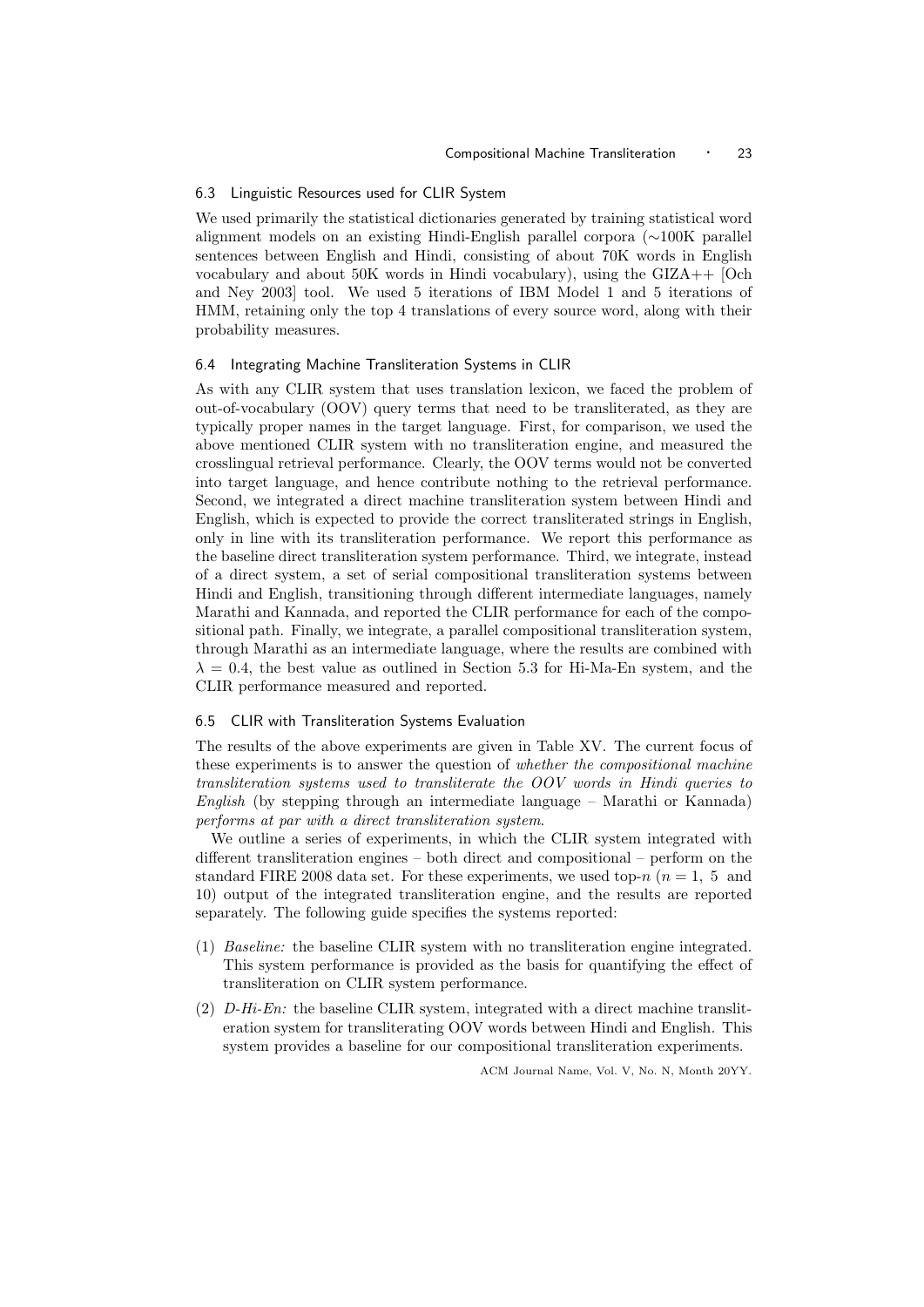| CLIR System     | Description                                 | $Top-n$      | MAP    | $\Delta$ MAP change<br>from Baseline |
|-----------------|---------------------------------------------|--------------|--------|--------------------------------------|
| <b>Baseline</b> | No Transliteration                          |              | 0.4361 |                                      |
| $D$ -Hi-En      | <b>Direct</b>                               | $\mathbf{1}$ | 0.4546 | $+4.24%$                             |
| S-Hi-Ka-En      | Serial Compositional<br>(via Kannada)       | 1            | 0.4617 | $+5.87\%$                            |
| $S-Hi-Ma-Fn$    | Serial Compositional<br>(via Marathi)       |              | 0.4664 | $+6.94\%$                            |
| $P-Hi-Ma-En$    | Parallel Compositional<br>(via Marathi)     | 1            | 0.4470 | $+2.49\%$                            |
| $D$ -Hi-En      | <b>Direct</b>                               | 5            | 0.4549 | $+4.31\%$ <sup>**</sup>              |
| $S-Hi-Ka-En$    | Serial Compositional<br>(via Kannada)       | 5            | 0.4612 | $+5.75%$                             |
| S-Hi-Ma-En      | Serial Compositional<br>(through Marathi)   | 5            | 0.4550 | $+4.33\%$ **                         |
| $P-Hi-Ma-Fn$    | Parallel Compositional<br>(through Marathi) | 5            | 0.4555 | $+4.44\%$ **                         |
| $D$ -Hi-En      | <b>Direct</b>                               | 10           | 0.4471 | $+2.52\%$ **                         |
| $S-Hi-Ka-En$    | Serial Compositional<br>(through Kannada)   | 10           | 0.4621 | $+5.96\%$                            |
| S-Hi-Ma-En      | Serial Compositional<br>(through Marathi)   | 10           | 0.4543 | $+4.17\%$ **                         |
| P-Hi-Ma-En      | Parallel Compositional<br>(through Marathi) | 10           | 0.4470 | $+2.49\%$ **                         |

Table XV. CLIR performance with differently configured transliteration systems

- (3) *S-Hi-Ka-En:* the baseline CLIR system, integrated with a serial compositional machine transliteration system between Hindi and English transitioning through Kannada.
- (4) *S-Hi-Ma-En:* the baseline CLIR system, integrated with a serial compositional machine transliteration system between Hindi and English transitioning through Marathi.
- (5) *P-Hi-Ma-En:* the baseline CLIR system, integrated with a parallel compositional machine transliteration system between Hindi and English transitioning through Marathi.

As expected, enhancing the baseline CLIR system with a direct machine transliteration system (D-Hi-En) gives better results over a CLIR system with no transliteration functionality. Significantly, we observe that most of the compositional transliteration system perform on par or better than the direct system, at each output level. While the choice of the transition language and the compositional methodology has an influence on CLIR system between a given pair of languages, the on par results indicate that the compositional transliteration systems can be effectively employed in practical downstream applications. Two-tailed paired t-tests were performed to check whether the improvements in the MAP scores obtained by using the Direct, Serial and Parallel transliteration systems were statistically significant. The results marked with stars  $(**)$  in the 5th column of Table XV were found to be statistically significant with a confidence of 95% ( $p = 0.05$ ). We observe that the improvements obtained by using the top-5 and top-10 transliterations were statistically significant. Also, the statistically significant results suggest that top-5 output produces the best improvement in the MAP scores, as expected in CLIR type applications.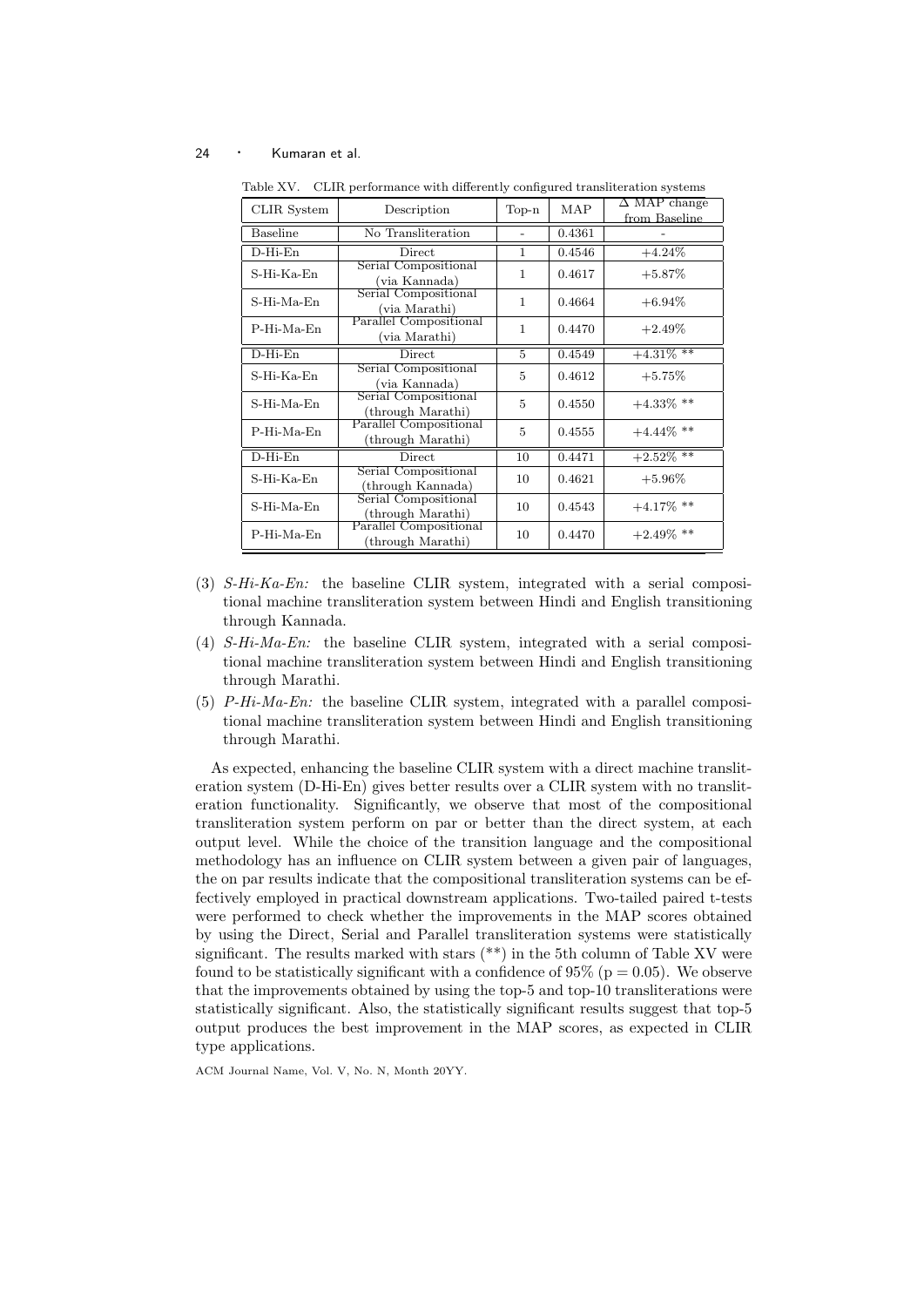#### Compositional Machine Transliteration • 25

| Hindi query                                                               | $D$ -Hi-En  | S-Hi-Ka-En             | S-Hi-Ma-En           | $P-Hi-Ma-En$         | English query |
|---------------------------------------------------------------------------|-------------|------------------------|----------------------|----------------------|---------------|
| गेग चैपल और<br>सौरव <b>गांगुली</b> के<br>ghanguli<br>बीच सशंक<br>वइरामसधि |             | ganguli<br>(Incorrect) | ganguly<br>(Correct) | ganguly<br>(Correct) | Uneasy        |
|                                                                           |             |                        |                      |                      | truce         |
|                                                                           |             |                        |                      |                      | between       |
|                                                                           | (Incorrect) |                        |                      |                      | Greg          |
|                                                                           |             |                        |                      |                      | Chapell       |
|                                                                           |             |                        |                      |                      | and Sourav    |
|                                                                           |             |                        |                      |                      | Ganguly       |

Table XVI. Comparison of transliterations produced by different systems

A detailed analysis of the query translations produced by the above systems showed that in some cases the compositional system does produce a better transliteration thereby leading to a better MAP. As an illustration, consider the query containing the OOV name  $\pi$  $\eta$  {Ganguly} and the corresponding transliterations generated by the different systems as presented in Table XVI. The direct D-Hi-En system generated was unable to generate the correct transliteration in the top-5 results whereas the serial S-Hi-Ma-En system and the parallel & P-Hi-Ma-En system were able to produce the correct transliteration in the top-5 results thereby resulting in an improvement in MAP for this sample query. We also observe that as more number of top- $n$  transliterations are added, the resulting MAP scores decreases slightly, perhaps due to the noise added by the wrong transliterations during query translation.

# 7. CONCLUSIONS & FUTURE RESEARCH DIRECTIONS

In this paper, we introduced the idea of compositional transliteration systems, where multiple transliteration components were composed, either to provide new transliteration functionality, or to enhance the existing transliteration quality, between a given pair of languages. Specifically, we proposed two distinct configurations – serial and parallel – for compositional systems. The serial compositional transliteration systems chained individual transliteration components in a serial manner, to enable creation of transliteration functionality for a given pair of languages with no parallel names corpora between them. Specifically, a transliteration system  $X \to Z$  may be created, by composing  $X \to Y$  and  $Y \to Z$  transliteration components serially. Next, we explored the parallel compositional transliteration systems, which aggregated the transliteration evidence from multiple transliteration paths to improve the quality of a given transliteration system. Specifically, the quality of transliteration of  $X \rightarrow Z$  system may be improved, by combining evidence from  $X \to Y \to Z$  systems.

We formulated a measure –  $WAVE_{n-gram}$  – to measure the ease of transliteration (which we termed as *transliterability* between a given ordered language pair. We show how such a measure may help in designing serial compositional systems with minimal loss of quality. Further, such measure might help identifying appropriate languages between which parallel corpora needs to be developed, there by paving way for a less resource intensive approaches for providing transliteration functionality among a set of  $n$  languages.

To validate the utility of the compositional systems, we conducted a comprehensive set of experiments among English and 3 Indian languages, namely, Hindi, Marathi and Kannada. We conducted an extensive set of experiments to quantify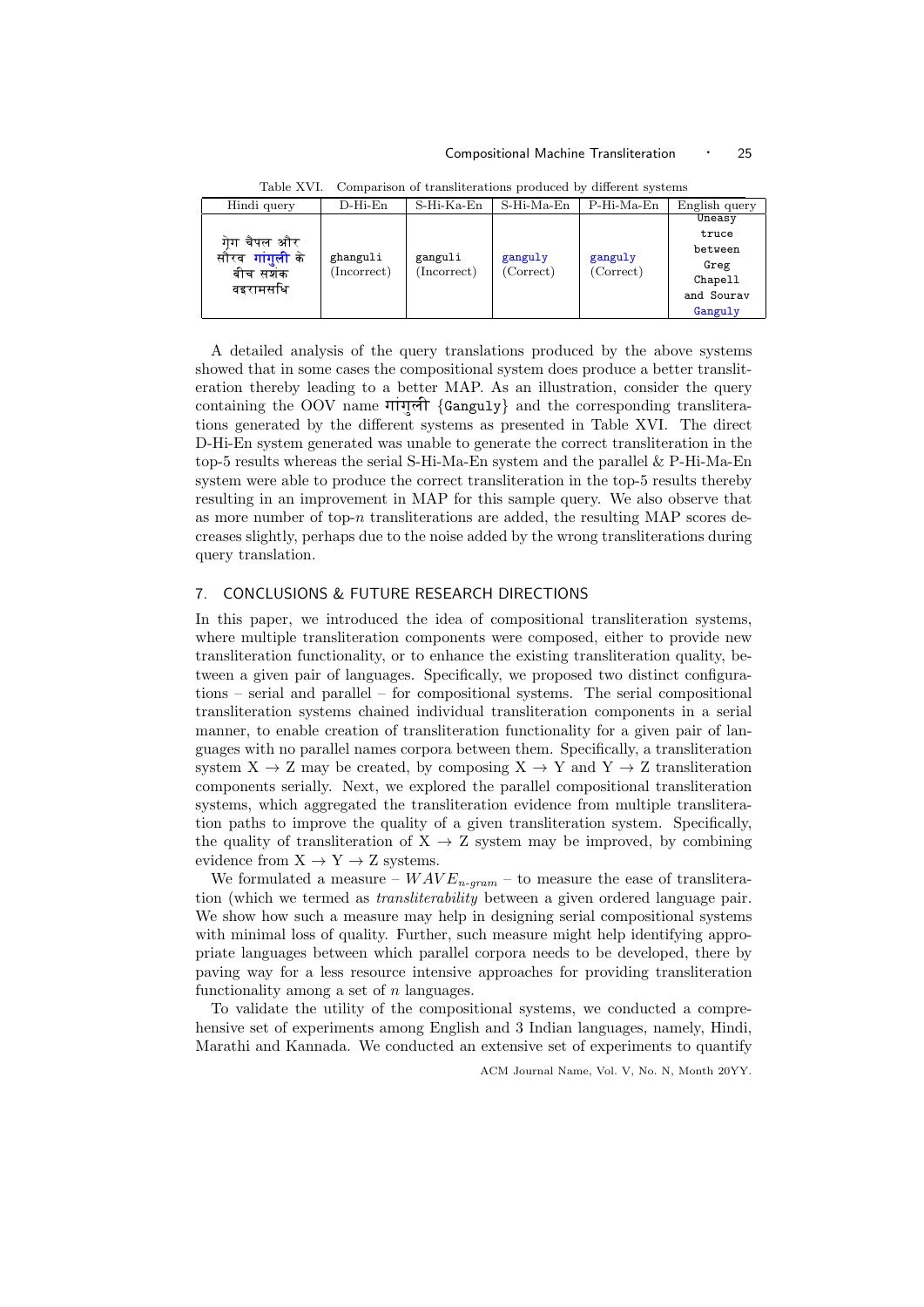any change in the transliteration accuracy between a given pair of languages. First, we showed empirically that, quality-wise, the serial compositional systems do not degrade drastically, compared with baseline direct transliteration systems: The relative drop in accuracy of appropriately designed compositional systems is less than ∼10% of that of the corresponding direct systems, in general. Second, we performed an extensive stage-wise error analysis of the compositional systems, and identified that significant fraction of errors (∼25%) caused by the first stage transliteration system of the composition is getting corrected by the second stage transliteration system, providing an insight into the benefits of composition of transliteration components. Based on this insight, we designed parallel compositional transliteration systems, that combined evidence from a serial compositional system to a direct system, to improve the quality of the direct system. Empirically, we showed that there is a improvement of up to ∼8% in transliteration accuracy achieved by this methodology, over the direct transliteration systems. While the compositional methodology uses multiple datasets, each component may participate in many compositional systems thereby amortizing the development cost. In addition they may enable transliteration functionalities that may not be possible with the existing datasets, or improve transliteration quality above and beyond direct systems.

Finally, we showed that such compositional transliteration systems – both serial and parallel – may be used in practical situations effectively. We showed that a CLIR system working on the standard FIRE 2008 test collection between Hindi and English is helped by the integration of the compositional transliteration systems significantly, showing up to ∼8% improvement in MAP scores over the same CLIR system with no transliteration component. More significantly, these improvements are in-par with, and sometimes *better than*, the same CLIR system that had been integrated with a direct transliteration system between Hindi and English, thus establishing the practicality of using compositional transliteration systems.

## 7.1 Future Research Avenues

Transliteration is an important research area for downstream applications like CLIR or MT. However, there are many situations in which transliteration functionality needs to be developed among a set of languages, for political, social or economic reasons. Compositional systems provide a viable and practical solution in resourcescarce situations.

We plan to pursue the compositional transliteration functionality in several directions: First, we plan to expand the set of languages to explore the scalability of the compositional approaches for a diverse set of languages. Second, given a set of n languages, we would like to explore a principled way of selecting language pairs among the  $n$  languages, between which the transliteration corpus may be developed in order to balance the resource requirement and the transliteration accuracy. Finally, we would like to explore complex compositional approaches, involving more transliteration components arranged in more complex topologies.

Compositional systems may provide an effective way of enabling transliteration functionality among a group of languages, by reducing the need for developing resources in all combinations of languages, or using more effectively the available parallel corpora between languages. Ultimately, such approaches may help in reducing the digital divide that exist in many resource-poor parts of the world.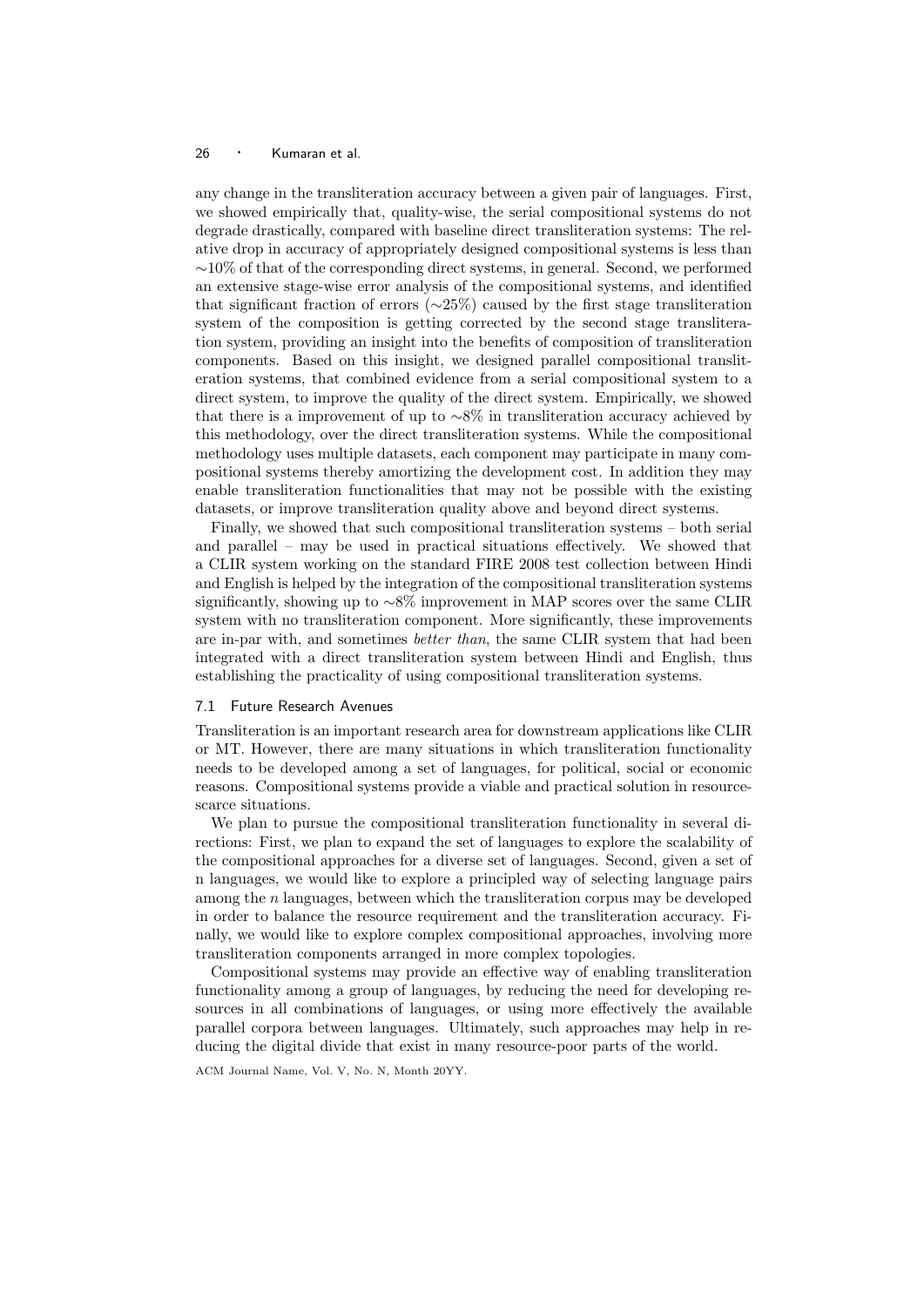## ACKNOWLEDGEMENTS

We thank the NEWS 2009 organizers for the transliteration datasets and the FIRE 2008 organizers for the CLIR datasets. We thank K Saravanan for his help in setting up and performing the CLIR experiments. Finally, we thank the anonymous reviewers for their thorough and diligent review comments, which have improved the quality of this paper significantly.

#### **REFERENCES**

- Al-Onaizan, Y. and Knight, K. 2001. Translating named entities using monolingual and bilingual resources. In *ACL '02: Proceedings of the 40th Annual Meeting on Association for Computational Linguistics*. 400–408.
- Ballesteros, L. 2000. Cross language retrieval via transitive translation. In *In W.B. Croft (Ed.), Advances in information retrieval: Recent research from the CIIR*. Boston: Kluwer Academic Publishers., 203–234.
- Brown, P. E., Pietra, V. J. D., Pietra, S. A. D., and Mercer, R. L. 1993. The mathematics of statistical machine translation: parameter estimation. *Computational Linguistics 19*, 263–311. CLEF. 2007. Crosslingual evaluation forum.
- Crammer, K. and Singer, Y. 2001. Ultraconservative online algorithms for multiclass problems.
- *Journal of Machine Learning Research 3*, 2003.
- FIRE. 2008. Forum for information retrieval evaluation.
- Gollins, T. and Sanderson, M. 2001. Improving cross language retrieval with triangulated translation. In *SIGIR '01: Proceedings of the 24th annual international ACM SIGIR conference on Research and development in information retrieval*. ACM, New York, NY, USA, 90–95.
- Goto, I., Kato, N., Uratani, N., and Ehara, T. 2003. Transliteration considering context information based on the maximum entropy method. In *Proceedings of MT-Summit IX*. 125132.
- JANSCHE, M. AND SPROAT, R. 2009. Named entity transcription with pair n-gram models. In *Proceedings of the 2009 Named Entities Workshop: Shared Task on Transliteration (NEWS 2009)*. Association for Computational Linguistics, Suntec, Singapore, 32–35.
- Jiampojamarn, S., Bhargava, A., Dou, Q., Dwyer, K., and Kondrak, G. 2009. Directl: a language independent approach to transliteration. In *Proceedings of the 2009 Named Entities Workshop: Shared Task on Transliteration (NEWS 2009)*. Association for Computational Linguistics, Suntec, Singapore, 28–31.
- Jung, S. Y., Hong, S., and Paek, E. 2000. An english to korean transliteration model of extended markov window. In *Proceedings of the 18th conference on Computational linguistics*. 383–389.
- Kang, B. J. and Choi, K. S. 2000. Automatic transliteration and back-transliteration by decision tree learning. In *Proceedings of the 2nd International Conference on Language Resources and Evaluation*. 1135–1411.
- Knight, K. and Graehl, J. 1997. Machine transliteration. In *Computational Linguistics*. 128– 135.
- Lafferty, J. D., Mccallum, A., and Pereira, F. C. N. 2001. Conditional random fields: Probabilistic models for segmenting and labeling sequence data. In *ICML '01: Proceedings of the Eighteenth International Conference on Machine Learning*. San Francisco, CA, USA, 282–289.
- Lee, J. S. and Choi, K. S. 1998. English to korean statistical transliteration for information retrieval. In *Computer Processing of Oriental Languages*. 17–37.
- LEHTOKANGAS, R., KESKUSTALO, H., AND JÄRVELIN, K. 2008. Experiments with transitive dictionary translation and pseudo-relevance feedback using graded relevance assessments. *J. Am. Soc. Inf. Sci. Technol. 59,* 3, 476–488.
- Li, H., Kumaran, A., , Zhang, M., and Pervouvhine, V. 2009. Whitepaper of news 2009 machine transliteration shared task. In *Proceedings of the 2009 Named Entities Workshop: Shared Task on Transliteration (NEWS 2009)*. Association for Computational Linguistics, Suntec, Singapore, 19–26.
- Li, H., Kumaran, A., Pervouchine, V., and Zhang, M. 2009. Report of news 2009 machine transliteration shared task.